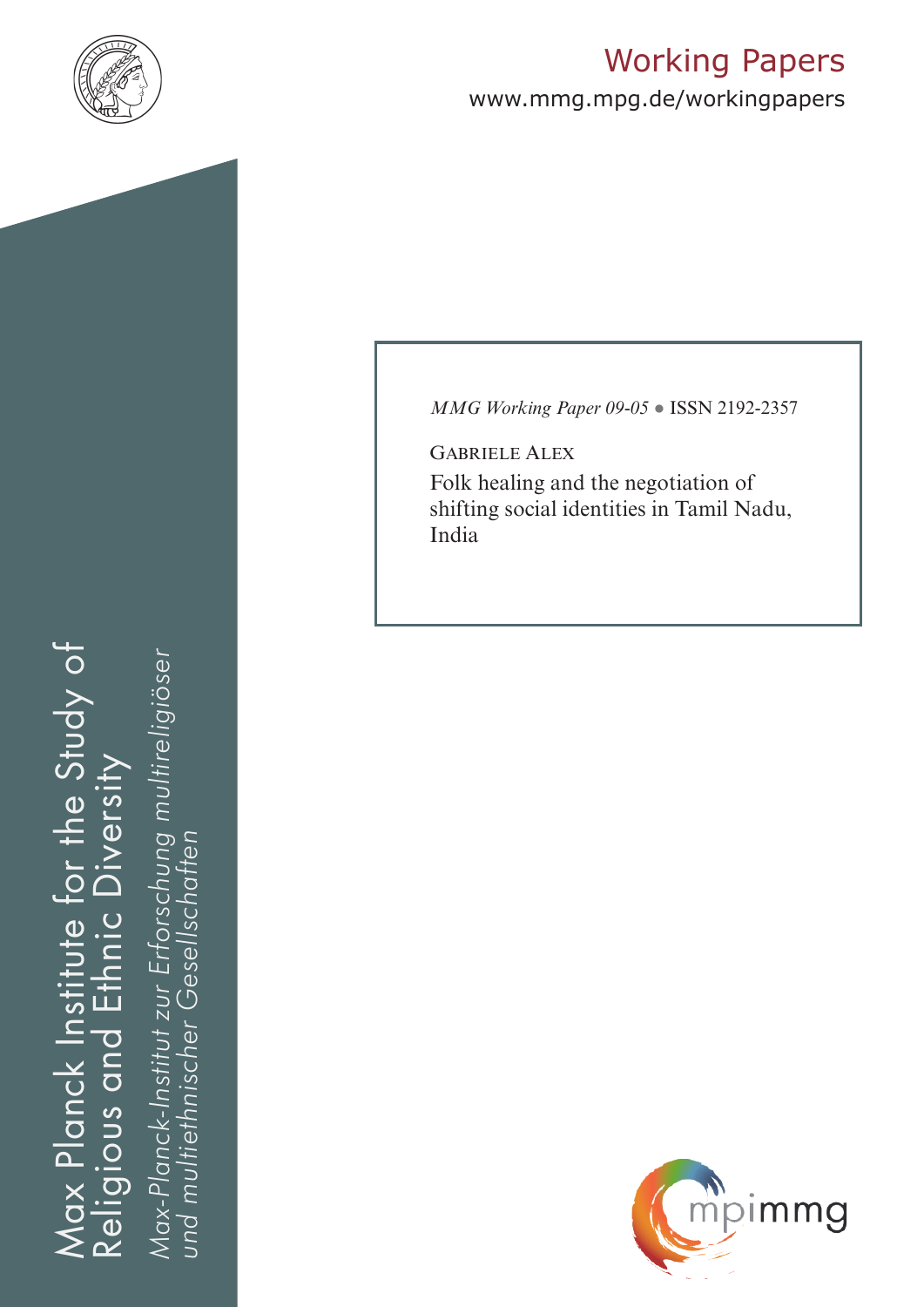Gabriele Alex *Folk healing and the negotiation of shifting social identities in Tamil Nadu, India*

#### MMG Working Paper 09-05

Max-Planck-Institut zur Erforschung multireligiöser und multiethnischer Gesellschaften, *Max Planck Institute for the Study of Religious and Ethnic Diversity* **Göttingen** 

© 2009 by the author

ISSN 2192-2357 (MMG Working Papers Print)

Working Papers are the work of staff members as well as visitors to the Institute's events. The analyses and opinions presented in the papers do not reflect those of the Institute but are those of the author alone.

Download: www.mmg.mpg.de/workingpapers

MPI zur Erforschung multireligiöser und multiethnischer Gesellschaften MPI for the Study of Religious and Ethnic Diversity, Göttingen Hermann-Föge-Weg 11, 37073 Göttingen, Germany Tel.: +49 (551) 4956 - 0 Fax: +49 (551) 4956 - 170

www.mmg.mpg.de

info@mmg.mpg.de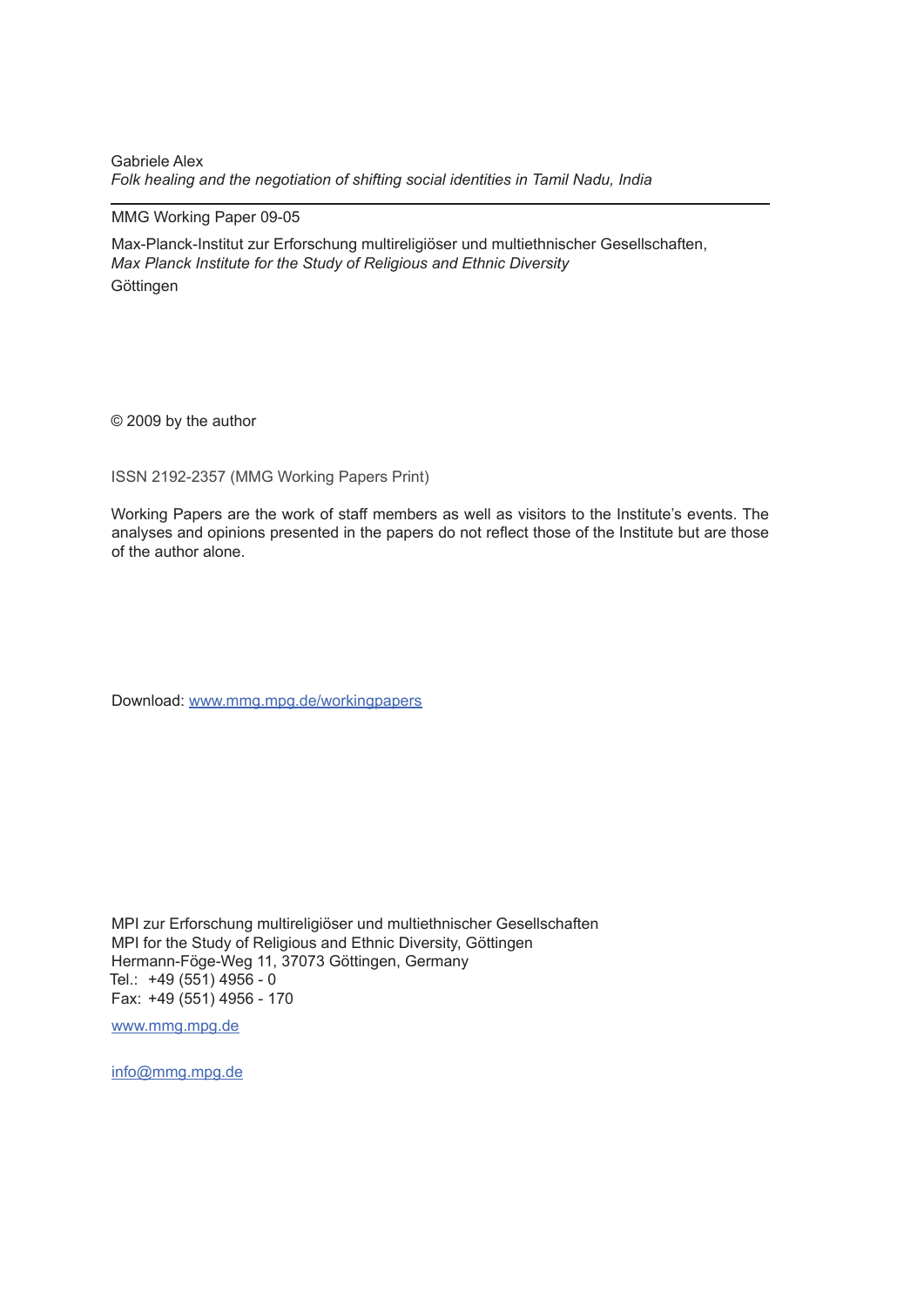#### Abstract

This paper is concerned with a special branch of folk medicine in Tamil Nadu, India, which is practiced by the Narikuravar, a formerly peripatetic hunter community settled all over South India.

This paper starts with a description of the Narikuravar folk healing practices and epistemologies and discusses processes of professionalization and commercialisation. The second part of this paper asks how the Narikuravar healers gain authority and popularity in the growing health industry market in Tamil Nadu, and what makes their medicine so special in the eyes of their clients. The argument put forward here, is that the power of the Narikuravar healer is related to the position and image of the Narikuravar community within the wider society. Narikuravar are associated with 'nature' as opposed to the surrounding peasant caste groups which stand for 'culture'; and they are often regarded as still living in the 'Indian past', as opposed to 'Indian modernity'. In the Kuravanci, a folk literary genre which was very popular in Tamil Nadu from the seventeenth until the nineteenth century, the image of the Narikuravar as a fortune-teller and folk healer is elaborated upon, but notions of their traditional life style and magic healing powers are also found in later representations of the Narikuravars, for example in the 1972 movie *Kuratti Magan*. Narikuravar medicine is located within various pairs of oppositions, such as East/West (English), traditional/modern and folk/classical medicine. These images and representations are today exploited by the Narikuravar themselves as commercial tools in their representations of themselves in the context of market strategies, but they are also used for the negotiation of identity within the wider social and political sphere, for example in the efforts of the Narikuravar Tamil association to gain the recognition of a Scheduled Tribe. In other words, they accept and welcome these representations of "natural" and "traditional" healing powers and transform them into a resource that can be sold in specific encounters with clients from other communities or used in articulating their identity and place in the hierarchy in the diversity management of the modern nation state.

Dieser Artikel beschäftigt sich mit einer spezifischen Heiltradition und den mit ihr verbundenen Repräsentationen und fragt, wie sich diese auf die Beziehungen zwischen unterschiedliche Akteuren und Gruppen auswirkt. Der Fokus liegt auf der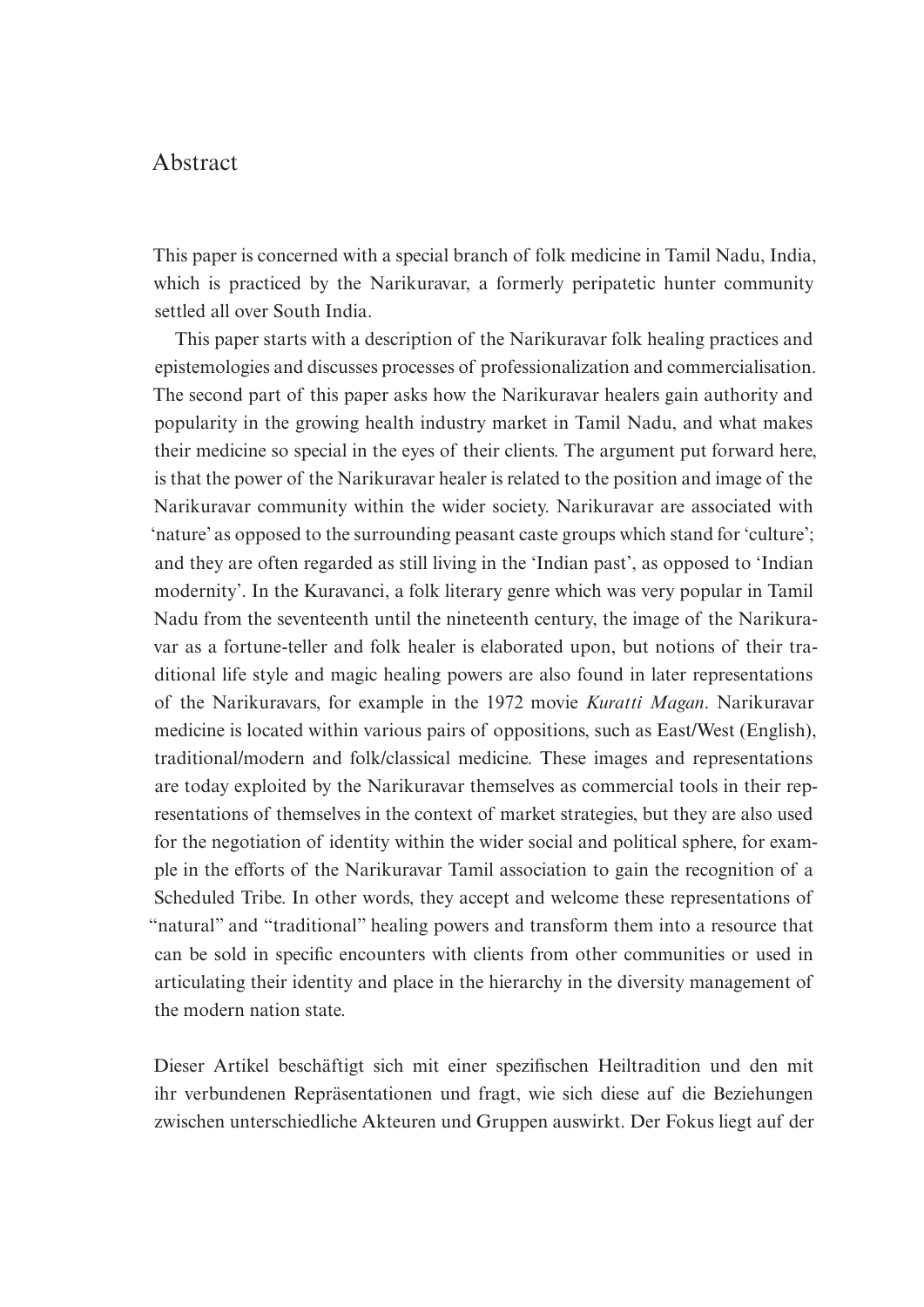Heiltradition der Narikuravar, einer ehemals peripatetischen Kastengruppe, die von der Jagd lebte.

Nach einer Beschreibung der Heiltradition und der zugrunde liegende Epistemologie werden die Prozesse der Professionalisierung und Kommerzialisierung diskutiert. Der zweite Teil dieses Artikels untersucht wie die Narikuravar an Autorität und Popularität in der wachsenden Gesundheitslandschaft Indien erlangen und was ihre Medizin in den Augen der Patienten so effizient macht. Es wird dahingehend argumentiert, dass die Heilkraft der Narikuravar durch ihre generelle Stellung innerhalb der Gesellschaft legitimiert ist. Die Narikuravar werden mit "Natur" und einer romantisch besetzten Vergangenheit assoziiert, im Gegensatz zu den sie umgebenden landwirtschaftlich arbeitenden Gruppen, die mit "Kultur" assoziiert werden.

Im Kuravanci, einer in Tamil Nadu sehr beliebten folkloristischen Literaturgattung des siebzehnten Jahrhunderts, wird das Bild des Narikuravar elaboriert, der als Heiler und Wahrsager arbeitet; aber auch in späteren Repräsentationen finden sich Hinweise auf den Lebensstil und die magischen und medizinischen Kräfte, so zum Beispiel in dem Film *Kuratti Magan* von 1972.

Die Narikuravar Medizin kann im Spannungsfeld verschiedener Gegensätze untersucht werden: East/West, traditionell/modern und folkloristisch/klassisch. Die damit verbundenen Bilder und Repräsentationen werden von den Narikuravar bewusst im Rahmen von Marktstrategien eingesetzt, aber auch in der weiteren Identitätspolitik, zum Beispiel in den Bemühungen der Narikuravar Tamil Association den Status eines Scheduled Tribe anerkannt zu bekommen. Die Narikuravar akzeptieren die Repräsentationen und Zuschreibungen von Außen, und nutzen sie als eine Ressource, die in der Interaktion von Heiler und Patient eingesetzt werden kann, und die bestehende Hierarchien in Frage stellt.

#### Author

Gabriele Alex is Social Anthropologist at the Max Planck Institute for the Study of Religious and Ethnic Diversity (MMG), Department for Socio-Cultural Diversity, Göttingen.

Alex@mmg.mpg.de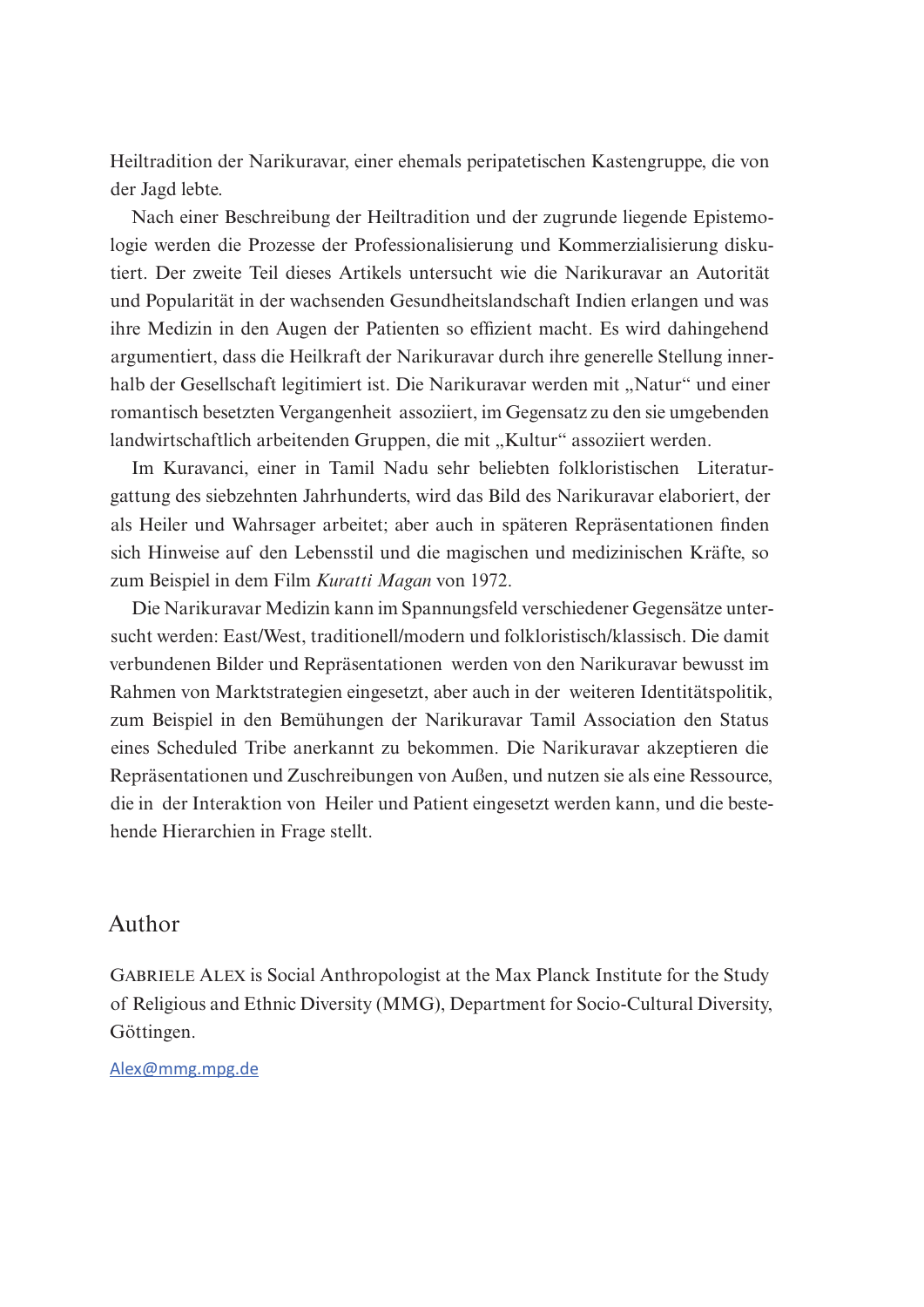## Contents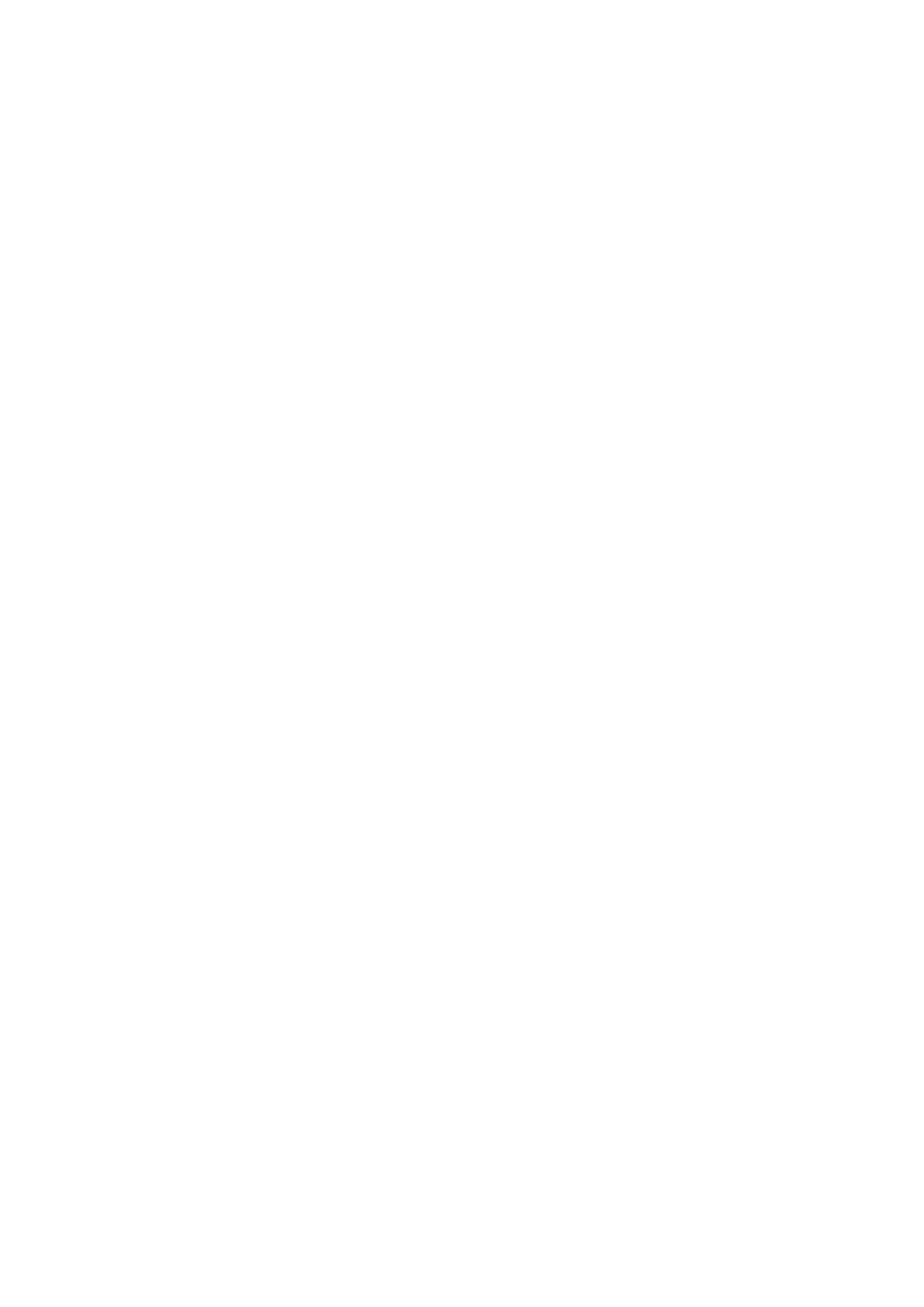#### Introduction

In ethnically and culturally heterogeneous societies, medical diversity tends to be linked to the politics of ethnicity, the medical encounter being an important field in which individuals and groups negotiate their identities and relationships with each other. Medical systems operate inside and in dialogue with other ideological and religious systems, and besides possessing healing properties they are linked to ethnicity, religion and the like, from which they derive particular forms of authority and knowledge. They therefore mirror already existing diversities, but at the same time create a platform where diverse ideologies are voiced and negotiated. A number of studies have shown how indigenous medicine is used as a counter project to modernity, for example by indigenous groups to deal with authoritarian states (e.g. Crandon-Malamoud 1991, White 2001). It is especially in the context of competing medical systems, when medical authority is claimed through the politics of culture and identity (Weiss 2009). In South India, Siddha medicine becomes an expression of Tamil nationalism, when it articulates itself against the Western/English medicine and Ayurveda (Weiss 2009, 2008), whilst Ayurveda situates itself in opposition to the 'evils' of modernity and biomedicine (Bode 2006, Majumder 2006, Langford 2006, Nichter 2001, Tirodkar 2008).

Historically pluralistic, Tamil society has had to deal with ethnic and religious diversity for centuries, and the incorporation of strangers, as well as the negotiation of boundaries between different groups, is long established. The administering of medicine holds the potential to render boundaries of little, if any consequence, or as West and Luedke (2006: 2) put it: "(I)f boundaries can be said to exist between the rural and the urban, the local and the global, the official and the unofficial, and the traditional and the modern, between ethnic groups, languages and religious communities and between religion and science, the material and the immaterial worlds, and healing and harming, then healers it would seem, cross boundaries constantly." While healers cross boundaries, they can at the same time both reaffirm and negotiate them.

In this paper, I will discuss a specific form of folk healing and the representations and negotiations of different identities involved in the respective medical encounters. This paper focuses on the particular cultural field of the folk healing practice of the Narikuravar, a formerly peripatetic hunter community in Tamil Nadu.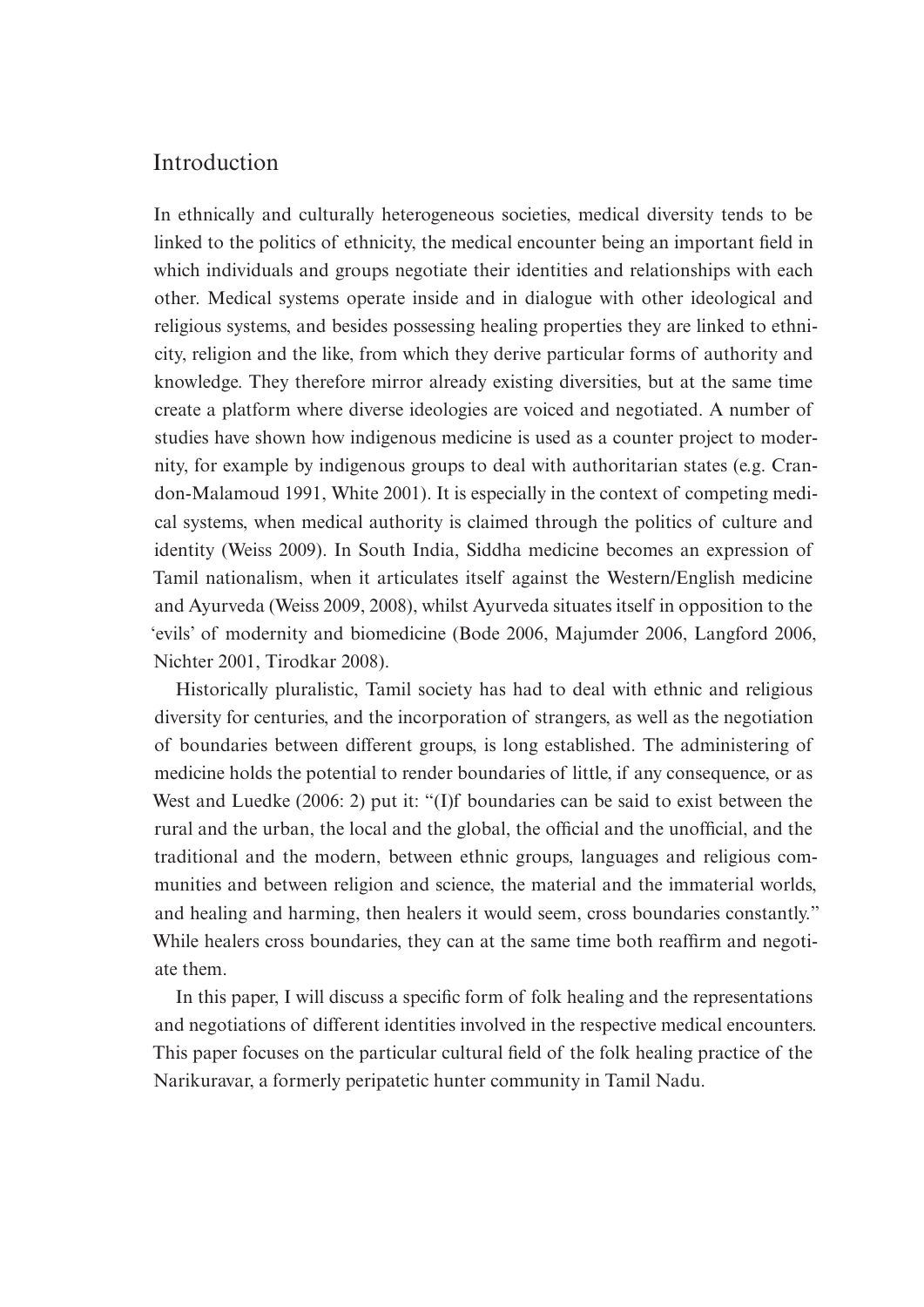#### I. The Narikuravar

The Narikuravar are thought to have migrated around 400 years ago from northern India to the south; their language (*vagriboli*) indicates a Gujarati origin. Until a few decades ago, they were vagrant; groups of a few families would wander on more or less fixed routes, living through hunting, fortune telling, and selling medicines or other items. After independence, they were given small plots and houses in newly constructed settlements called colonies due to the revision of Indian settlement policies. Today, there are around 900 so called Narikuravar colonies in Tamil Nadu, ranging from 20 to 400 houses in size.

The Narikuravar are organized into a clan system, with two principal clans between which women are exchanged. These two clans are the *gujarato* and *mevado*, the latter being characterized by the sacrifice of goats and the former by the sacrifice of buffaloes. Each family possesses a goddess in the form of a little silver statue, to whom sacrifices are to be made regularly. Whereas Tamil people locate themselves socially and spiritually with reference to their *ur*, the 'earth' or 'soil' they come from (Daniel 1987), the Narikuravar stress no such connection. Instead, they acquire identity and structure relationships between individuals and groups through their position within the kinship and clan system. Internally, Narikuravar society is divided into a number of hierarchically ordered patrilineal exogamous clans, which stand in a fixed relationship to each other and are unevenly distributed over Tamil Nadu. Inter-colony relations are chiefly established through long standing perpetuated marriage relations, supplemented by political and economic activity. Geographical proximity, on the other hand, does not necessarily lead to such cooperation or intermarriage.

 Narikuravar are often depicted as sexually active and also promiscuous, which partly has to do with their use of 'obscene' words, when they mock their counterparts, but also with the different way Narikuravar men and women interact with each other. In fact, sexuality is very much monitored and controlled by the community and by the goddesses, and especially pre- and extra- marital sexual relations (by men and women), is seen to result in diseases and misfortunes. In times of illness and distress Narikuravar use the public health institutions as well as their own available medicines or those of the neighbouring communities. Many health problems, especially those related to reproduction, are however explained in reference to the breaching of rules.

Permanent settlement has led to a number of changes among the Narikuravar. First of all, their subsistence patterns have changed: hunting, once a principal means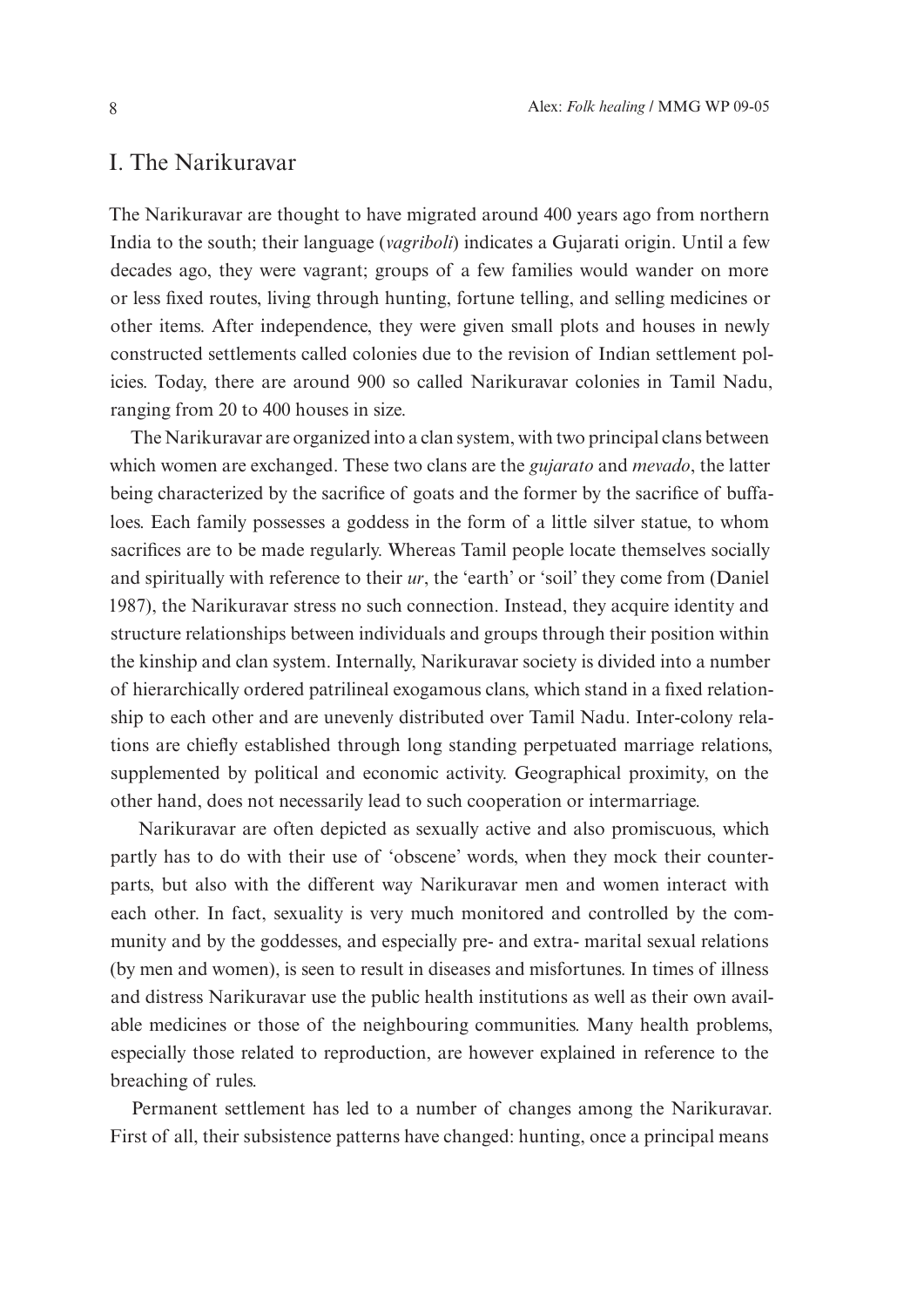of living, can now only be carried out privately, due to the passing of environmental laws restricting the commercial hunting of most species. As an alternative, the catching of rats from rice fields has become an important source of income for local peasants. Another lucrative new way of earning money is the production and selling of necklaces, a business which has over the last two decades turned into quite an industry.

Being permanently located in one place has, of course, also had an impact on the relationship of the Narikuravars with the Tamil population. Whereas in earlier times the Narikuravars' role in the village was that of a transient people, they now, in some respects, occupy a position comparable to that of other low caste groups, and they act as voters, as well as members, of the *panchayat*, the traditional village council. Permanent settlement has enabled Narikuravar children to go to school. There, they mix and make friends with Tamil children, and they learn to speak, read, and write in the Tamil language. Further, the established health services have assumed a supervisory role for the Narikuravar by carrying out various programmes administered by village nurses, which aim at health improvement. The health status of individuals, as well as general health provision, varies greatly from colony to colony; the same is true for the educational status. To my knowledge, there are around fifteen schools providing especially for the Narikuravar, which are financed by NGOs, Christian missionaries, or the state, but the drop-out rate is high, and only few pupils complete 'plus-two' (A-levels).

The focus of subsistence differs across Tamil Nadu: in the rice growing regions the catching of rats from the fields has become a source of wage labour; in the areas of Thanjavur, Villupuram and Chennai the production of cheap jewellery for the Indian and international market is a major income source. Some colonies have specialised in pig breeding or aviculture; and in the area of Seyyar the production and selling of medicine has become the main source of income for around 60% of families. Some colonies have started to join forces, setting up a number of Narikuravar societies *(sangams)*, such as the Narikuravar Welfare and Education Society or the Sri Sonagiri Association. The new development here is the establishment of a cooperative-like business structure, mainly based on kinship relations, which has led to relative wealth for a few families. On a larger scale, three core business branches are active: education and welfare, beads and jewellery, and medicine. Education and welfare here refers to the organisation of schools and welfare schemes for the community in the form of trusts or NGOs. There are half a dozen of schools and school schemes providing hostels, food, and uniforms, all of them organised by a few families who administer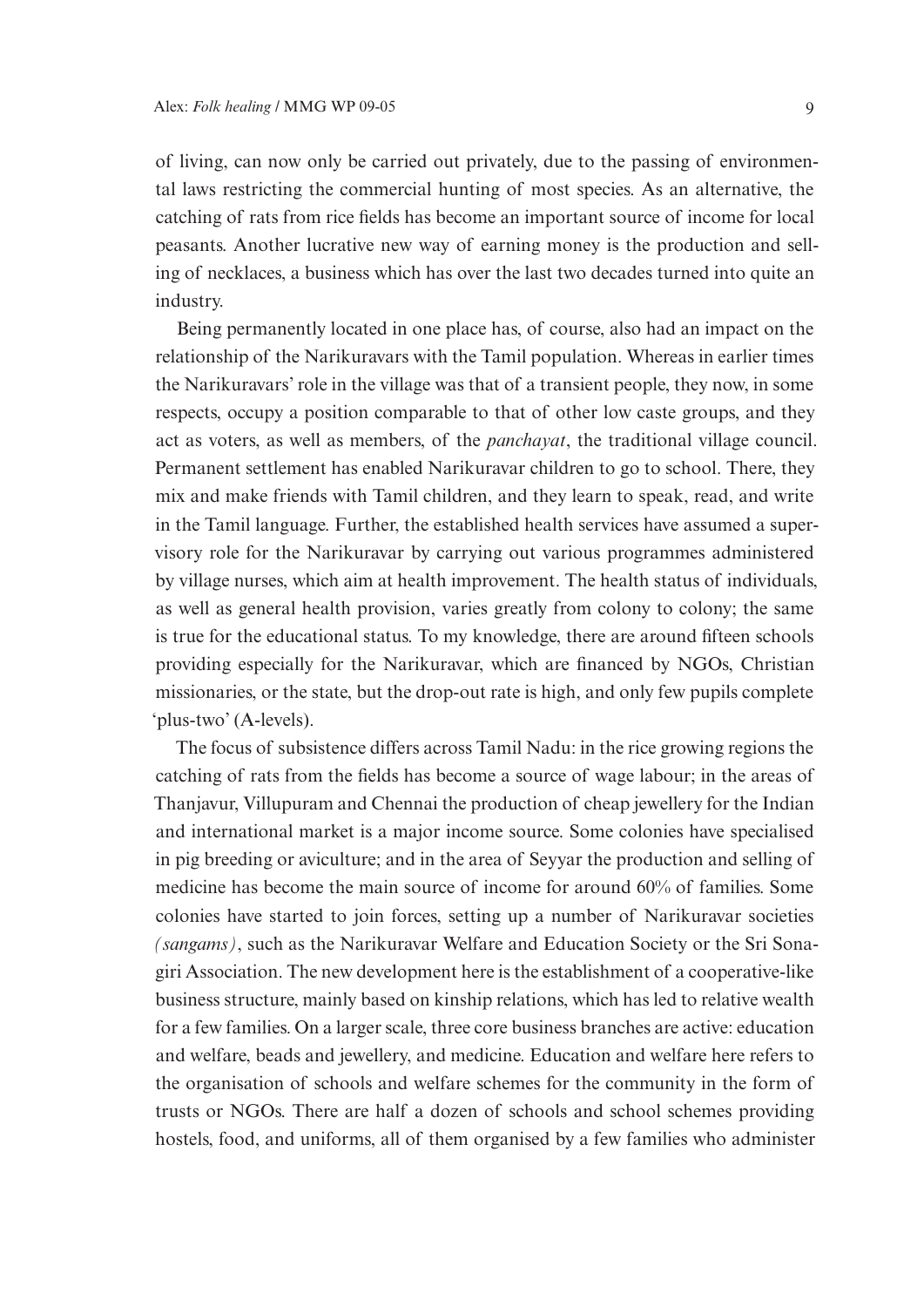finances and personnel. For this they need support and official acknowledgement from the villagers. The bead industry is growing rapidly, which is also organised in the form of family enterprises: beads and wire are bought wholesale and distributed to villagers, who then receive a certain amount for each necklace produced. These are sold on at a much higher price to folk craft stores and fairs, as well as to international distributors, and marketed as 'tribal' craft.

The professionalisation of the selling of medicine has increased over the last decade. It is organised in the form of family enterprises, which buy herbs and oils wholesale, distribute the costs and then individually sell the medicine. This takes place in various regions, and the medicines, therapies and market strategies differ accordingly. I will now turn to historical and recent conceptions and images of the Narikuravar healer before turning to the differing levels of professionalisation involved.

#### II. Perception and representation of Narikuravar medicine

When asked, Tamils will often present an image of the Narikuravar, which in fact stands in sharp contrast to their lived reality. Tamils assume that Narikuravar are bestowed with extraordinary strength and health, women are said to be beautiful and of fine complexion, and the men brave and noble. The Narikuravar's health is viewed as proverbial, his strength enormous, and unlike others, he is said to be able to eat anything at all and sleep anywhere with no deleterious effects (Sujatha 2003). One informant told me that in his childhood he would marvel at the Narikuravar in the market, seeming so beautiful and healthy that their skin appeared to glow. Their power to tell the future, as well as to bestow curses, is also widely acknowledged, and as low as they might be considered in terms of status and purity, most people I talked to said that they wouldn't want to get on the wrong side of them. They are known for dispensing fox horn and aphrodisiac medicines, and even though today the majority of them engage in other work, this image sustains powerfully. But the opposite image is also often reported. People I spoke to would describe them as dirty, smelly and scruffy, poor and needy, and ready to steal and use their children for all kinds of felonies. They are also often depicted, within a variety of development discourses, as abidingly 'backward', and in dire need of education and 'modernisation'. At the same time, their association with the past and the non-modern is freighted with positive connotations, identifying them with the forest, the 'natural', and with a roman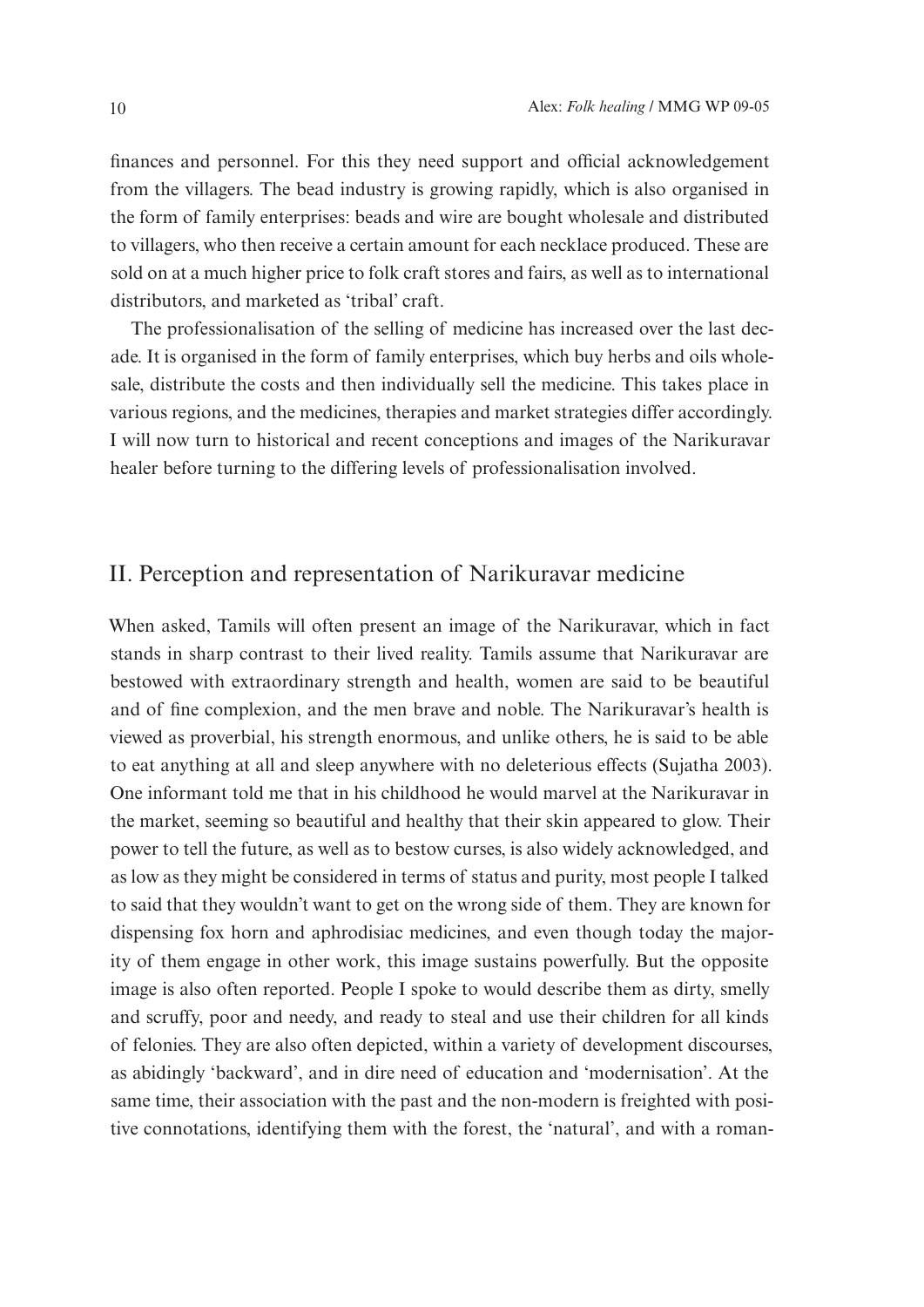tic past. Using three examples, in the following passage I will briefly describe how this image of the Narikuravar as the representative of the forest and the mountains evolved and developed historically.

In the poetry of the Sangam period, Tamil society is differentiated into five different landscapes (*tinai)*, each having its own characteristics and inhabitants. As Selby has pointed out, *tinai* is difficult to translate, since it "includes geographical space, time and everything that grows, develops and lives within this space and time, including emotion." (Selby 2008: 25) One of these *tinai* is called *kurinci,* descriptive of an area of hills and mountains, and the home of the Kuravar<sup>1</sup>, who are hunters and gatherers. Its associated season is autumn, its temperature is cool and moist, and its emotional quality the union of lovers, exemplified by the union of Murugan and Valli, from which the latter had been brought up by the Kuravar. The classification of different landscapes and their inhabitants does not follow a hierarchical pattern; rather, they are to be seen as a sequence that tells a love story. The mountains and the waterfall are felt to both symbolise and actually 'embody' the lovers and their union.

The character of the Kuravar people in these poems is not extremely detailed, but they emphasise the important point that the Kuravar are part of the people of the Tamil region, which is composed of the five different groups contained in the respective *tinai*.

Being familiar with a first representation of the Kuravar, I will now discuss a second one, given in the *Kuravanci*, a classical literary genre dating from the 17<sup>th</sup> century, if not still earlier. Adaptations of these literary texts were performed at local folk theatres, where they were broadcast to substantial audiences. The *Kuravanci* has two different story lines, which repeatedly intersect; the first is the story of an upper class woman who sees the king in a procession and falls in love with him. After she has sent a messenger to the king, a Kuravar woman (*Kuratti*) joins the scene and enters into conversation with her. When asked to foretell her future, the *Kuratti* predicts that the lady will be married to the king before the day is out. The second part of the play then tells the story of the *Kuratti*'s husband, who, together with his fellow Kuravar friend, is searching for his wife. The Kuravar character and way of life are introduced, there are long descriptions of faraway places they once travelled to, descriptions of

<sup>1</sup> Kuravar refers not so much to a concrete community, but is rather an umbrella term for all wandering, hunting, and wilderness-associated groups, and the Narikuravar are one of these groups.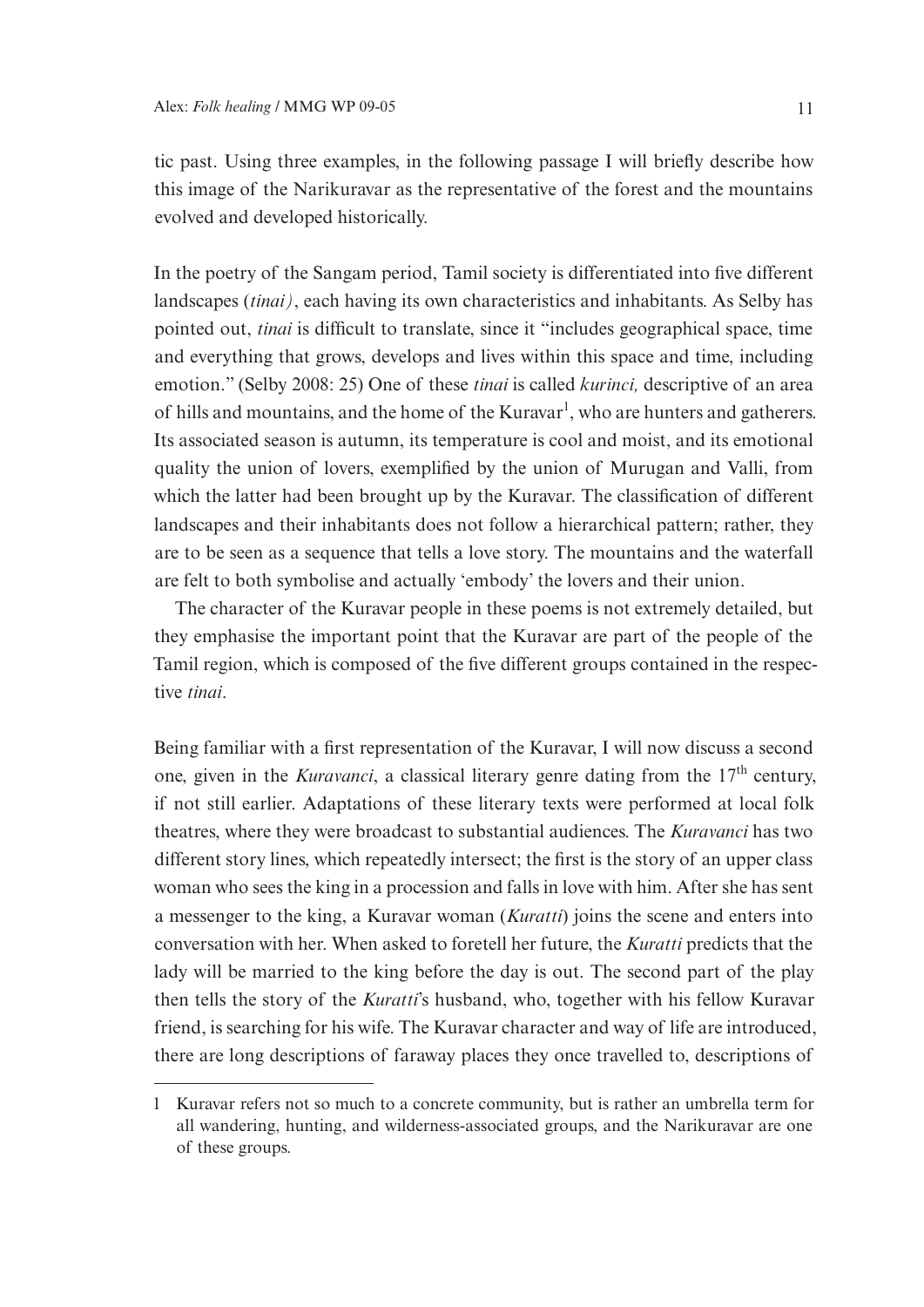the birds they catch with snares, and also a depiction of the Kuravar's healing abilities. Two passages from the *Melagaram Tirikutarasakppa Kavirayar* exemplify how the Kuravar man describes his medical powers:

Now if you demand the potent medicine That makes a prostitute go crazy, Or the magic powder that will make Other people shut up, or half share In our take, or an egret, or even A jackal's horn, I will give it all to you,… (Buck 2004: 315)

Perfumes medical powders Magic powder that make wooden dolls Set up on grinding tones tag along After you, medicines that bring People together, medicines that make People who always stick together, Split up, Kuralis power to tie up the forest and control the fire, and power to tie up the eyes: all these I will teach you. (Buck 2004: 347)

In the Kuravanci genre the upper class woman encounters the mysterious migrant with magical powers, the Kuravar, and thus two different 'worlds' that meet are introduced. These two worlds have been both probably more or less alien to the majority of the audience, mostly comprised of members of the agricultural castes. As Petersen (2008) argues, in offering a dialogue between the itinerant people from the wilderness and the settled agrarian communities, the Kuravanci communicates an "imaginative commentary on changing relations among persons, land, and landscape, in an era of fragmented polities, increased migrations and shifting social identities in the Tamil region." (Petersen 2008: 11) The drama introduces the land and the people within the framework of a love story, building upon the images of the Sangam period, which depict the Kuravar as related to the lovers union. Thus, the Kuravanci builds the characteristics of the Kuravar by adding qualities and skills probably sourced from observation of the new migrants of this time, of which one community were the Narikuravar. The Kuravanci thereby combined old and new images of those groups who were not settled, living instead on the basis of hunting and gathering, and having a close relationship to the wilderness (Petersen 2008). In fact the Narikuravar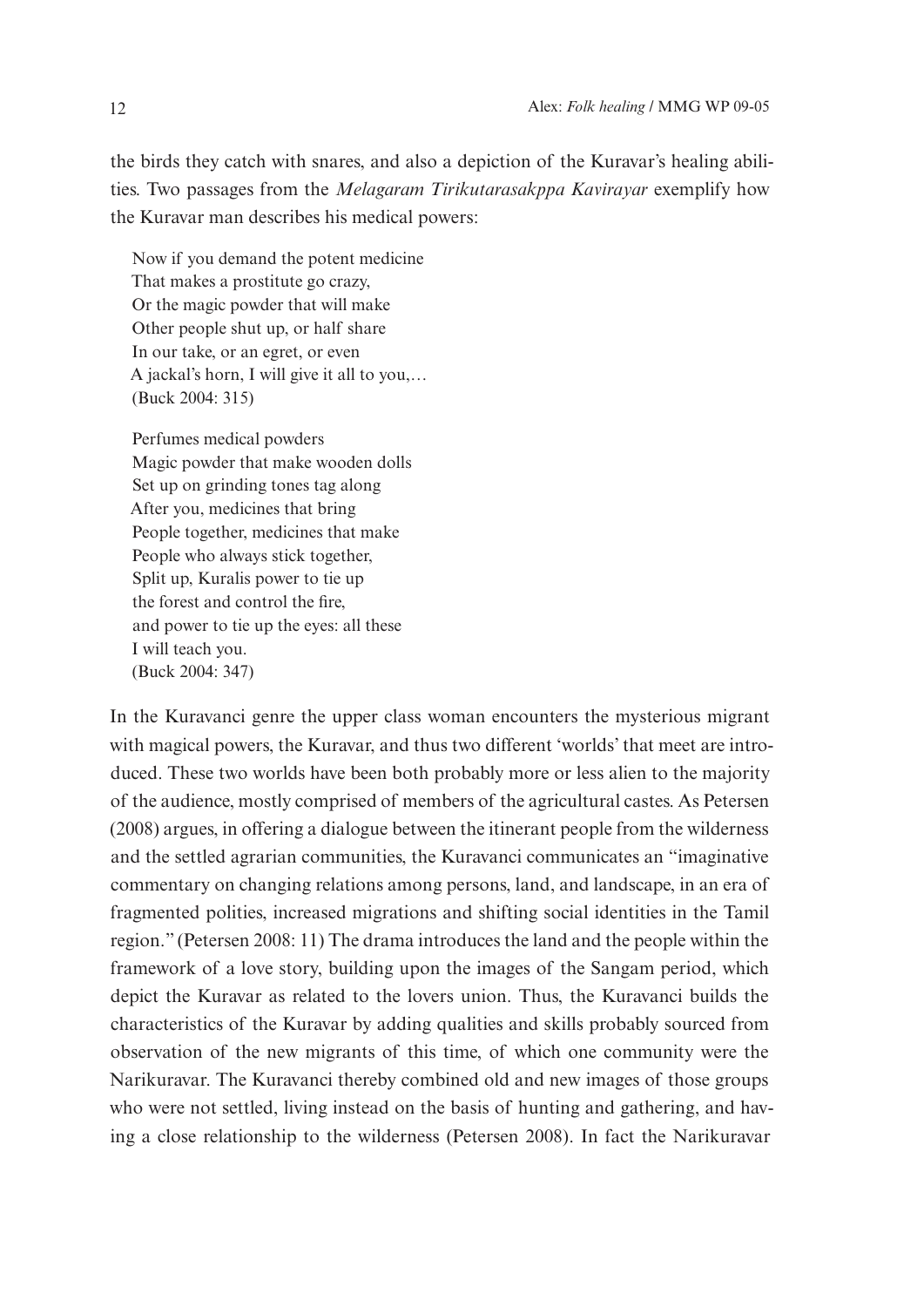and the Kuravar from the mountains constitute two different groups, but in the literary genre outlined they are grouped together in pan-ethnic fashion by the surrounding society. The Narikuravar came to Tamil Nadu as a consort of the Nayaka and Mughul rulers when they conquered the South. The Kuravanci takes up these new migratory developments and depicts the migrants in their context, their relationship to the surrounding world, and in this process a separate Kuravar identity is created, one which emphasises those qualities and characteristics that differentiate them from the outside world.

The third and last representation of the Narikuravar I want to discuss here comes from the 1972 film *Kuratti Magan*, a literal translation of the title is 'son of the Kuravar woman'. In the film a Kuravar woman is expelled from her community for no more serious crime than arriving home later than expected. She and her little son are compelled to leave home and wander the streets alone. One day, when we see her out begging and selling beads, she is called into a house by a couple who fear their ill son is close to death. The Kuravar woman takes some medicine out of her pocket, mixes it with milk, and feeds it to the boy, who is fully revivified within a minute. The couple are overwhelmed with joy and gratitude towards the Kuravar woman. As a mark of their appreciation they consent to take in the Kuratti's son and adopt him as their own. A good part of the film then elaborates on what is seen, through the adoptive parents' eyes, as the peculiar behaviour of the boy, who follows the Kuravar way of life and only slowly learns the conventions of his new family, which operates within the then Tamil middle class way of life. After these initial problems with familiarisation, the boy becomes a top student, and at the end of the play mother and son are re-united.

*Kuratti Magan* raises various themes: the 'culturally' different Kuravar boy becomes, on becoming 'properly' educated, a top student, thus effecting to add credence to the notion that 'backwardness' is not inherited but learned and can be overcome, a very important idea related to development policies and politics of the post-independence period; the Kuravar woman is a good woman, and most of all a good mother, who puts her son's wellbeing above her own. Though she ends up missing him terribly, she decides it is better for him to stay in the Tamil house, where neither his origin nor her identity are known. Here there are resonances with the policy of putting children from similar backgrounds into hostels to educate them away from families; the culture of the Narikuravar is depicted in a comic way, the men stupid, naïve, and cruel; this is borne out in the expulsion of the woman and her son for something she was never even guilty of. The woman is seen to have a good heart, but nonetheless left to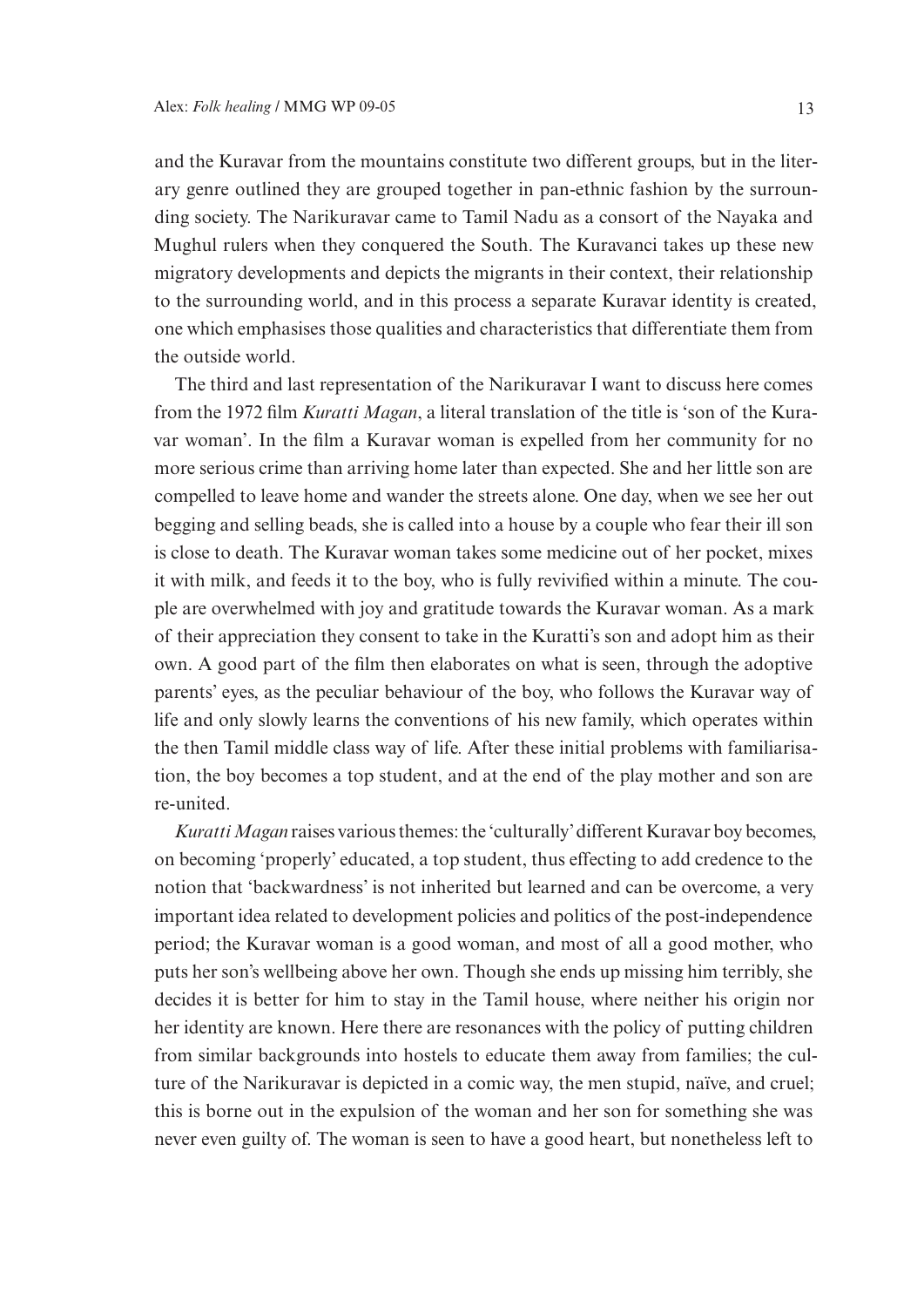roam the streets selling beads. By contrast, the Tamil family is not judgemental; their only concern is to bring out the best in the Kuravar woman and her son. The little boy's cultural specificities and particular way of life have to be overcome, but once this has been achieved, his community background is no longer readily identifiable, and he instead becomes a thoroughgoing 'citizen of the modern world'. Clearly the link to the then and still current ideologies of development and progress here cannot be overlooked; the only positive skills the Kuravar woman has are her medical powers, which, significantly, bring her into closer contact with the Tamil family. Having given medicine to the boy and brought him back to life, the Tamil woman garlands her and hugs her feet, clearly gripped by a deeply felt respect. This is the only part of the film where the Kuravar woman can be identified as clearly superior, the 'cultural' difference between Tamil and Narikuravar at this point is not mocked but seen to have acquired a much 'healthier' significance.

In the foregoing depictions of the cultural differences between the Kuravar and the surrounding groups then, we note the emergence of two strong themes: on the one hand, an association with the wilderness and with mountains, symbolising the union of lovers, and on the other, the significance of the medical skills of the Kuravar. In what follows, I will discuss how these themes and images feed into today's Narikuravar healing practices, and what role the accentuation of cultural differences plays in the encounter between Narikuravar and Tamil.

### III. Narikuravar folk healing practices

Although healing is seen as one of the distinctive features of the Narikuravar, and attributed to the community as a whole, folk healers are not part of all settlements, if indeed they ever were: there are no sources reliably documenting this. In the following passages I will try to give a very brief ethnographic overview of the current situation, but first, I will clarify the different terms used in the field of folk medicine generally.

The common term for folk medicine in Tamil is *nattu maruntu* which literally means 'land medicine'. This is an umbrella term, which entails all kinds of different traditions of healing, and it is often colloquially used as synonymous with Siddha, even though Siddha medicine is acknowledged as constituting a distinctive healing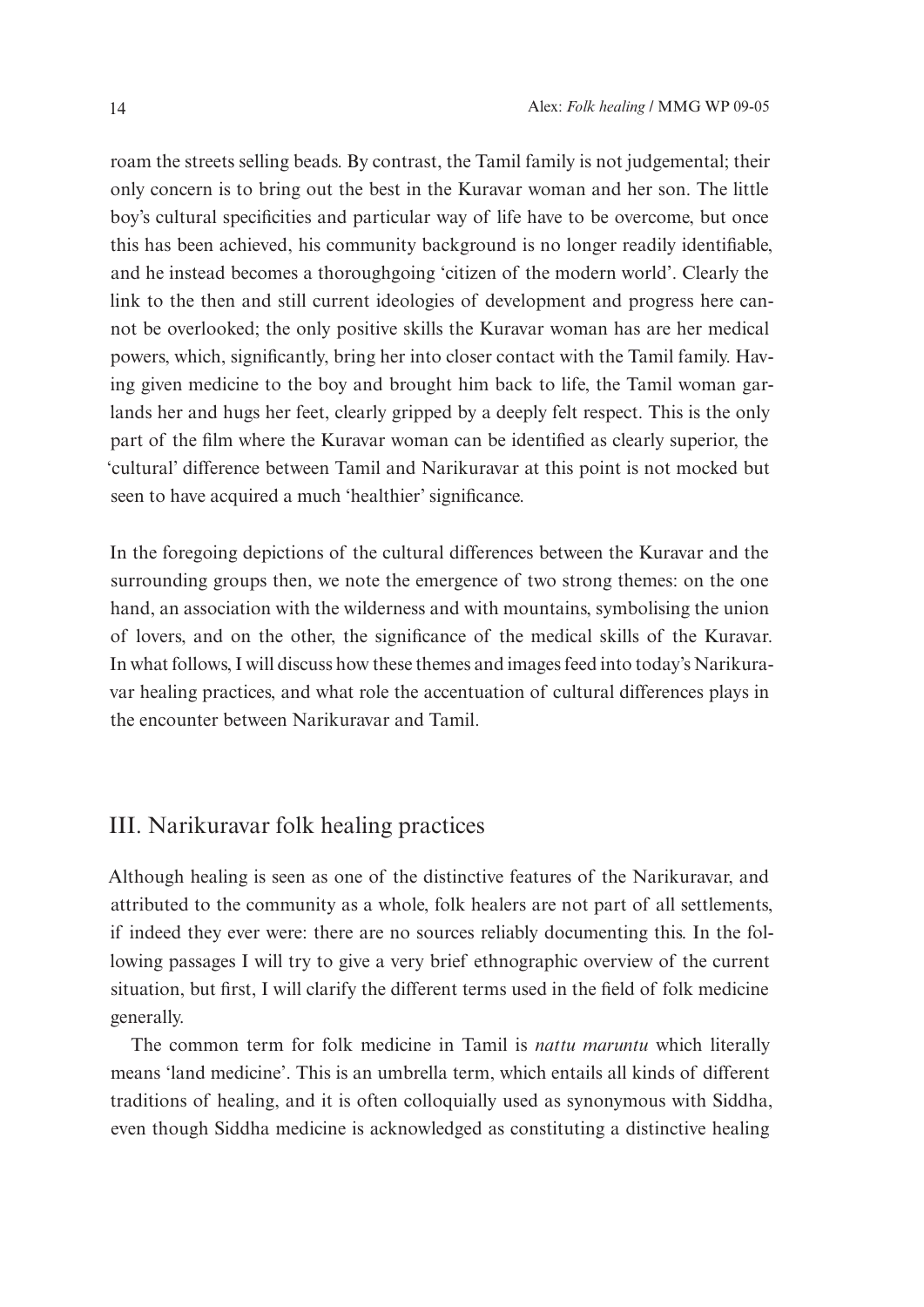tradition (Sujatha 2009, Weiss 2009). Another term used for the folk medicine is *paccilai,* meaning 'medicine prepared form green fresh leaves'*.* 2

My research indicates that historically the most common type of professional Narikuravar folk healer was the itinerant healer and fortune-teller, who would, either independently or with an assistant, pass through villages and cities offering his services. This was the image conjured by reports from Narikuravar and Tamil people alike, and it is also the clearest image to be gleaned from the literature and public media. Early ethnographic reports on the Kuravar describe the men as hunters, also selling amulets, aphrodisiacs, and different kinds of medicines, and their wives selling beads and palm-reading (see also Werth 1996, Thurston 1909). They are most famous for selling fox-horn or jackal-horn, a supposedly extra little horn on the animals' skulls bestowing potency and power on whoever holds possession of it.

The practice and scope of folk healing has changed over the last decades: settlement policies and new professional structures have enabled the Narikuravar to open healer shops and practices in towns or in their new villages, and also to work in bigger, mostly family based, cooperatives.

In order to give an introduction into the variety of healing practices, I will now briefly describe three different healers. My first portrait focuses on Chandra Babu, who is sixty years old and earns his living through medical treatment and fortune telling. He lives in a settlement near Thanjavur, and goes on day trips through the surrounding villages, and also into Thanjavur town, offering his services to both old and new patients. He is equipped with a little bag containing a variety of internal and external medicines listed below:

- 1. The head, paws, teeth, and tails of foxes;
- 2. A selection of twelve different oils (*tailam*) for external use;
- 3. A selection of eight different powders from various plants and trees;
- 4. A selection of twelve different woods;
- 5. A collection of different grasses and leaves from bushes;
- 6. Cowry shells, used in a kind of fortune telling;
- 7. A collection of various kinds of rudraksha bead (*Elaeocarpus ganitrus).*

<sup>2</sup> Folk healing takes place within different levels of professionalisation. The simplest form is the kind of healing that takes place within the community, and is based on familyinherited knowledge, and often constitutes the first resort in the event of illness. This is referred to as *patti maruntu*, meaning 'grandmother's medicine' (see also Nisula 2006).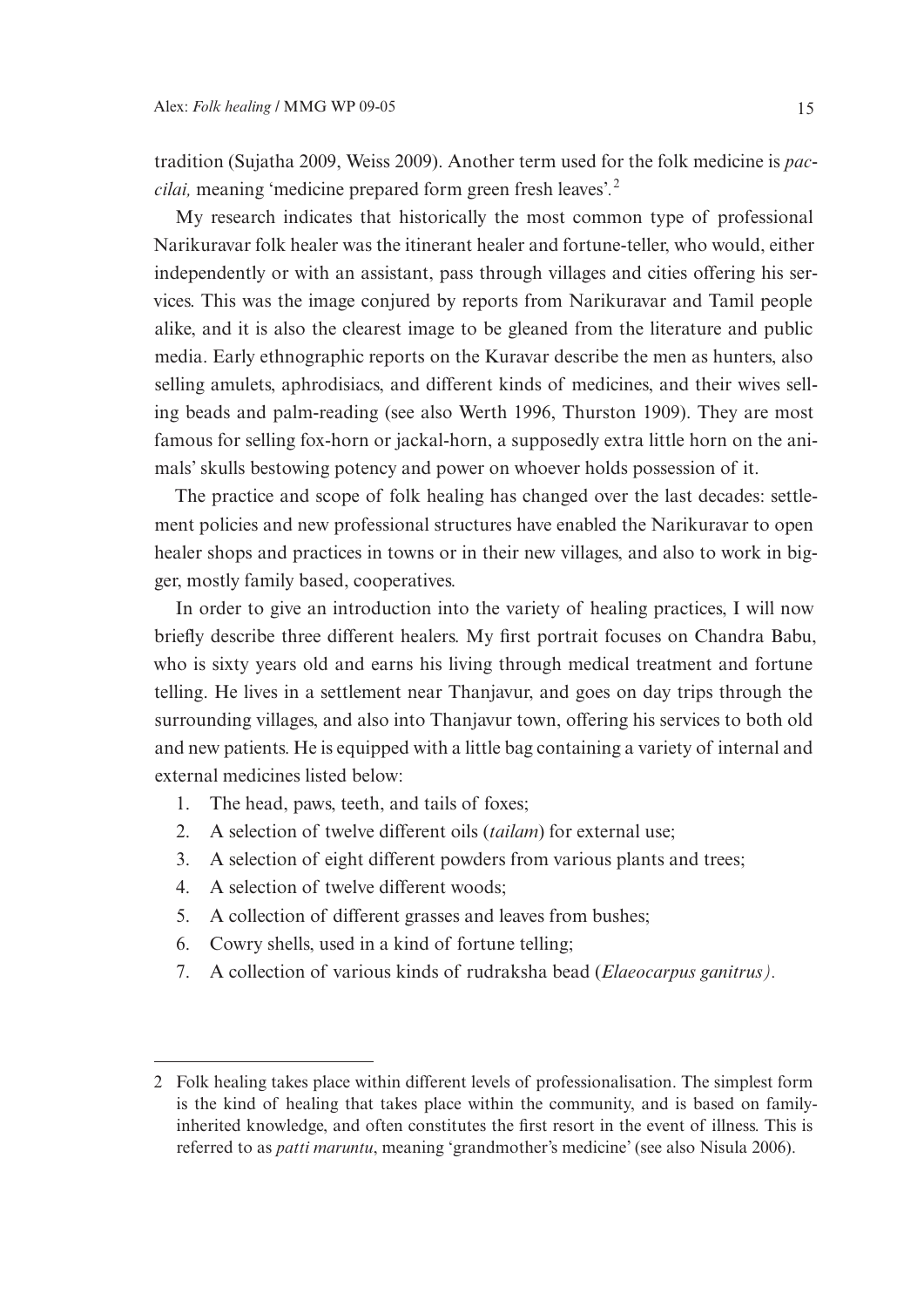The parts from the fox – head, tail, and paws – are hung at the entrance of the house to ward off evil spirits. The teeth are sold to men as "tiger teeth", worn on a string around the neck and intended to bestow strength and potency. The oils (*tailam*) are an external application, sold in little bottles, rubbed and massaged into the skin. These are used as a remedy against joint and muscle pain, but also to ameliorate headaches, stomach-aches and other forms of pain.

The medical powders, for example eucalyptus or liquorice, are bought from the folk medicine shop. The healer gives them to patients in a little bag and tells them how much to take. The woods are shredded, powdered, and then placed into an amulet (*tayittu*), which the patient wears around the arm; the grasses and leaves from bushes are for internal use, cooked in milk or sometimes also powdered and swallowed with fluids; the cowry shells are used as a sort of oracle: with the help of which he will effect to guide clients uncertain as to which way to turn in making significant decisions, or, if evil is thought to be present, to determine what sort of spirits (*pey*) they are.

Chandra Babu has been touring the neighbouring villages as well as the big cities for decades. At one time he would go on trips around Tamil Nadu and the neighbouring states for a few months, but over the last ten years he has sold his medicine exclusively in his own area. He will leave in the morning by bus to visit villages where he has patients to treat. He goes to these villages at regular intervals, so that he can keep his patients stocked up with medicines. People from neighbouring settlements also come to see him for medicines, but inside his own community, their usage is limited; although appreciated and considered beneficial, their use within the settlement is mostly for children's diseases or minor ailments, and the 'oracle', described above, is never called upon.

I next turn to look at the healer Ravichandran, who is based near Pudukottai. In the rat catching season, he works to rid the pests from the farmers' fields, and he has also been engaged in aviculture. Out of season, he goes on business tours selling *tailam*, the medical oil. He learnt the recipe of this specific *tailam* from his brother in law, who invented this special mixture in the 1980s, and who he accompanied and assisted through that decade on his selling tours. Today, Ravichandran has his own assistants to accompany him, in a similar way. The preparation of the *tailam* takes place in his house, the process requiring a few days to complete. The ingredients are bought in Madurai, where there are huge folk medicine shops, which get their supplies from the mountain areas, and also from Kerala. A number of different roots, herbs, and some secret ingredients are heated up in a combination of oils. The temperature must remain steadily hot for three to four days, so that the herbal ingredients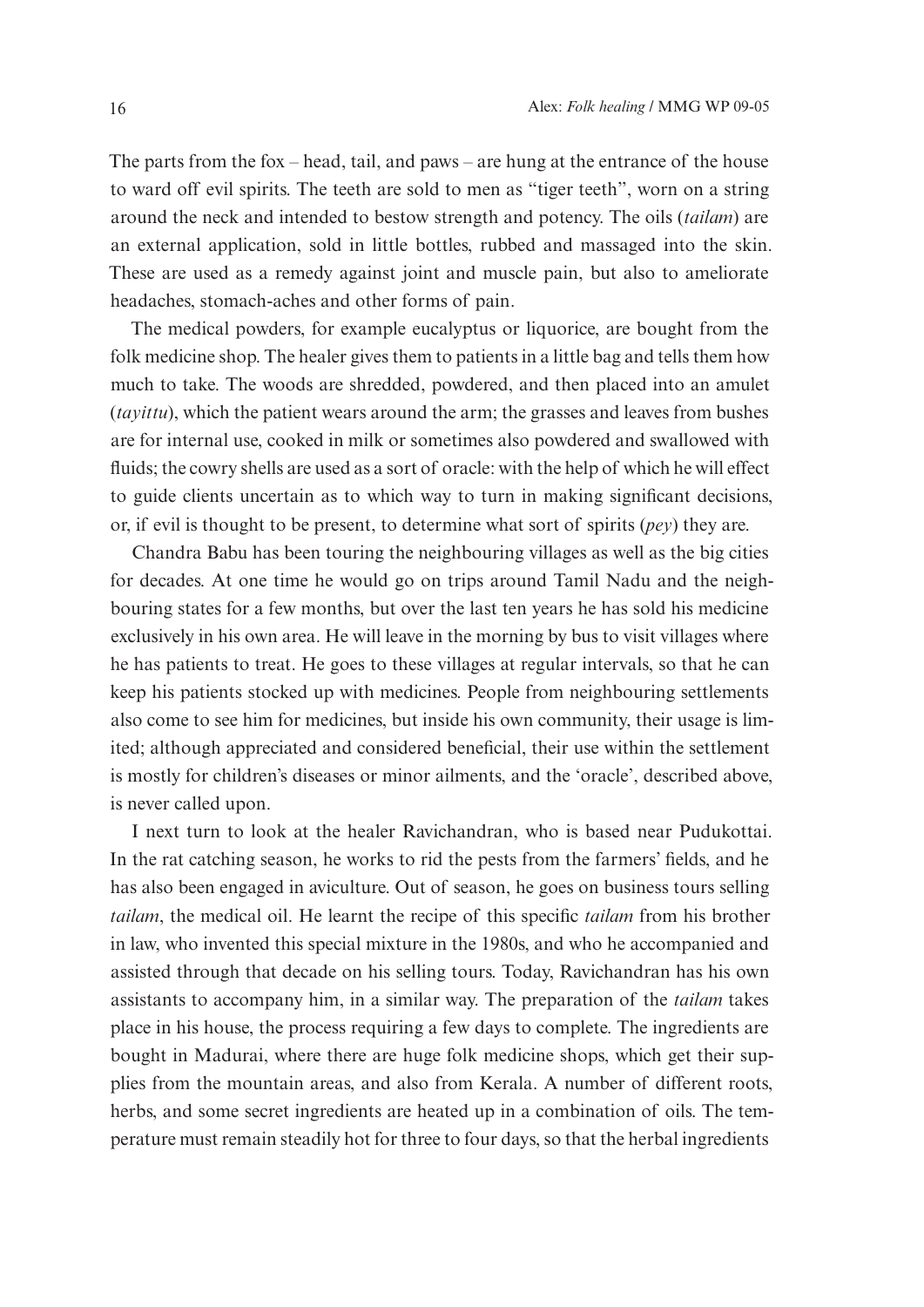soak into the oil. Once the oil has cooled down, it is poured into large pots, which serve both for storage and for transportation. He travels to big cities and sells his medicines either at the station or in front of public buildings, such as the court or the electricity board. The oil is sold in little bottles for 10–20 Rupees. The *tailam* is promoted as being effective against a variety of diseases, reportedly restorative in cases of "knee pain, joint pain, palm pain, nerves pain, waist pain, leg pain, foot burning, injuries, all kinds of paralysis, shoulder pain, chest pain, foot non-feelingness, blood jam, itches and all kinds of diseases". The *tailam* is mostly sold without an individual diagnosis or explanation of disease involved, simply a claim that the oils' effectiveness derives from both its forest origins and the Narikuravars' traditional knowledge of herbs and plants. Over the last couple of years Ravichandran has started to work with an assistant who got some training at a Siddha facility, and since then he started to engage in pulse taking and also more elaborate diagnosis.

As with Chandra Babu's medicine, *tailam* is also used within the community, to a restricted extent, in fact in parallel with many other medicines from the pharmacy or the hospital.

The third healer I want to introduce here is Ramarajansingh, who is from Seyyar near Chennai. Seyyar has developed a special healing tradition over the last twenty years, and become the leading Narikuravar healer centre in north Tamil Nadu. Ramarajansingh's father, who lived in Madurai for a while during the 1980s and studied at a Siddha institution, was effectively the 'instigator' of this 'tradition'. He started to work as a healer in Madurai, and at the end of eighties came back to Seyyar, erecting a temple and practicing there. Soon after setting up he became famous, and other Narikuravar came to train in his healing mode, going on to open healer shops of their own. Today there are 20 houses in Seyyar advertising healing, and around 25 practitioners working outside the area (e.g. in Chennai, Pondichery, Thanjavur, Kumbakonam), in healer shops or as itinerant healers. Seyyar has developed a very specific tradition, which uses pulse taking as a means of diagnosis, and explains illness and health in the vocabulary of heat, but also with reference to blood cells and vitamins. One of the healing specialities of the Seyyar School is the treatment of infertility and impotence, but they also treat all kinds of other conditions. The range of products consists of internal and external medicines, the external ones being different *tailams*, and those used internally powders, which are sold as tablets or 'capsules', and electuaries. The healers claim to grind the ingredients of the powders themselves, but in most cases I witnessed they are bought either from the folk medicine shop or are floured in mills.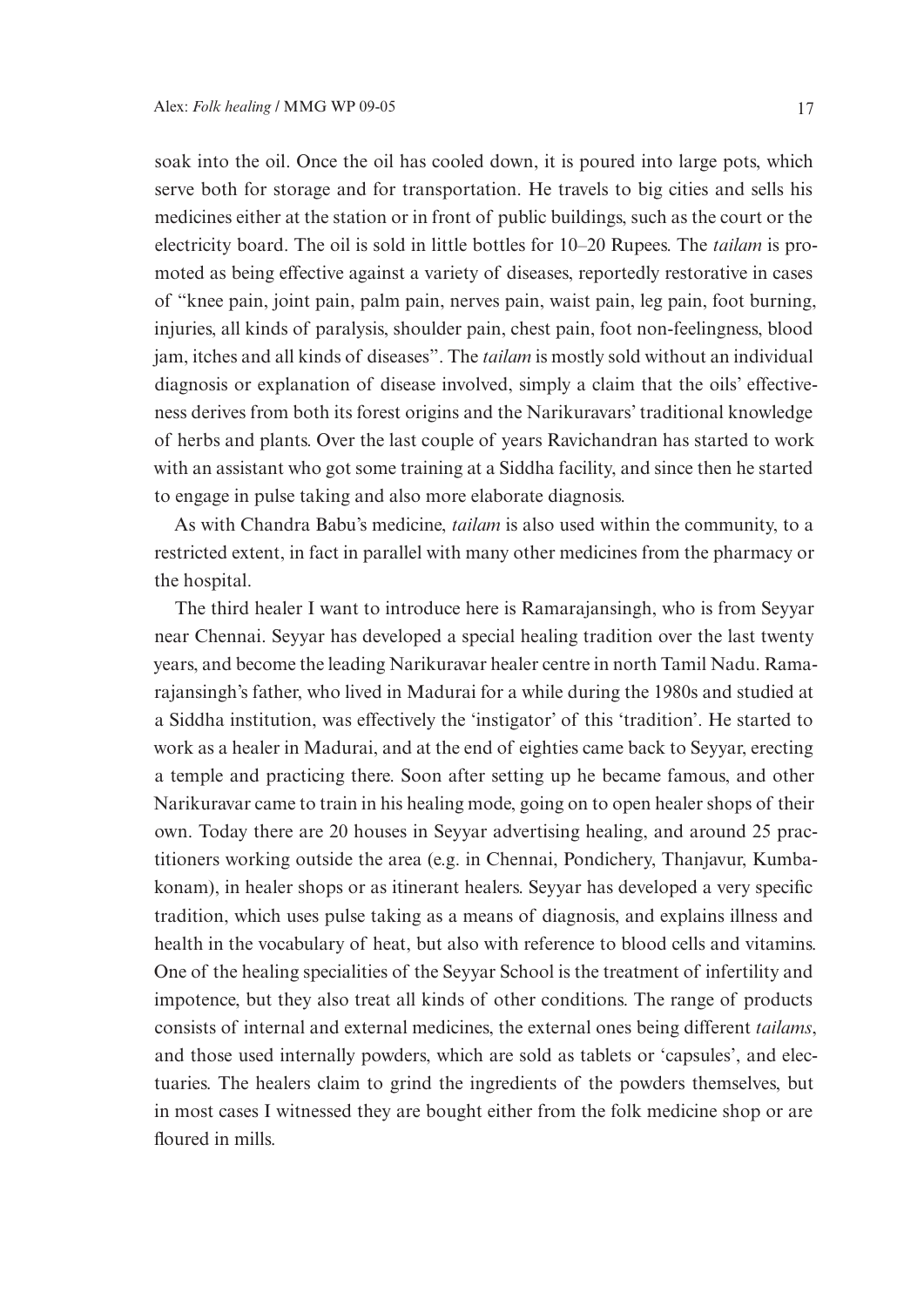The Seyyar healing tradition differs in a number of respects from that shown in the other two healer portraits given above. First, the production and marketing are done on a cooperative basis, which allows for bigger investments, and consequently for much larger healer shops and practices. The products are for the most part the same, powders and oils, but the mode of diagnosis is modelled on Ayurvedic pulsetaking, and explanations of disease use idioms from biomedicine and Ayurveda, as well as from general folk healing.

When confronted with a patient suffering from impotence, all three healers in my study dealt differently with this problem in terms of diagnosis, explanatory models and types of therapy. Chandra Babu listened to the patient's oral report and thereby came up with the diagnosis that the patient was suffering an overall loss of strength, brought on by the consumption of 'poisoned' and 'chemicalised' modern food in combination with a modern lifestyle entailing sedentary office work, little if any exercise and eating too much fat. The therapeutic choice consisted of a combination of different medicinal powders and an amulet tied around the patient's arm with a prodigious number of knots. On the second visit he supplied the patient with a fox horn, and since several monitor lizards had been captured in the colony, he called the patient to collect one, since the meat of the monitor lizard is believed to promote male strength.

Ravichandran questioned the patient about semen loss, sex with prostitutes, and masturbation. He explained the problem of impotence (*anmai kuraivu)* as *narampu talarcci*, (nerve or blood-vessel weakness) a problem with a specified 4430 veins (*narambu)* of the body leading to blocked blood circulation and a depletion of energy, leading to a decrease in the production of semen. He prescribed a three-month course of the medical mixture *cittukuruvi lekiyam* (lit. small bird electuary), which contains a variety of medicinal herbs as well as silver powder (*velli puspam*).

Ramarajansingh used the pulse diagnosis, and came to the conclusion that excessive heat, causing the unwanted loss of semen while asleep, was behind the patient's impotence. But he also observed that a bacterial infection caught through intercourse, which causes germs to settle in the stomach and weaken the penis, could be the culprit. And in addition, he felt there could be a problem with a weakness of both white and red blood cells. His therapeutic advice consisted of a dietary prescription, and he supplied the patient with a list of herbs to be consumed with milk, and also worn in an amulet around the arm. The healer informed the patient that he was on his way to the Kolli hills for fresh herbs, and when he returns he would provide the patient with the necessary medicine.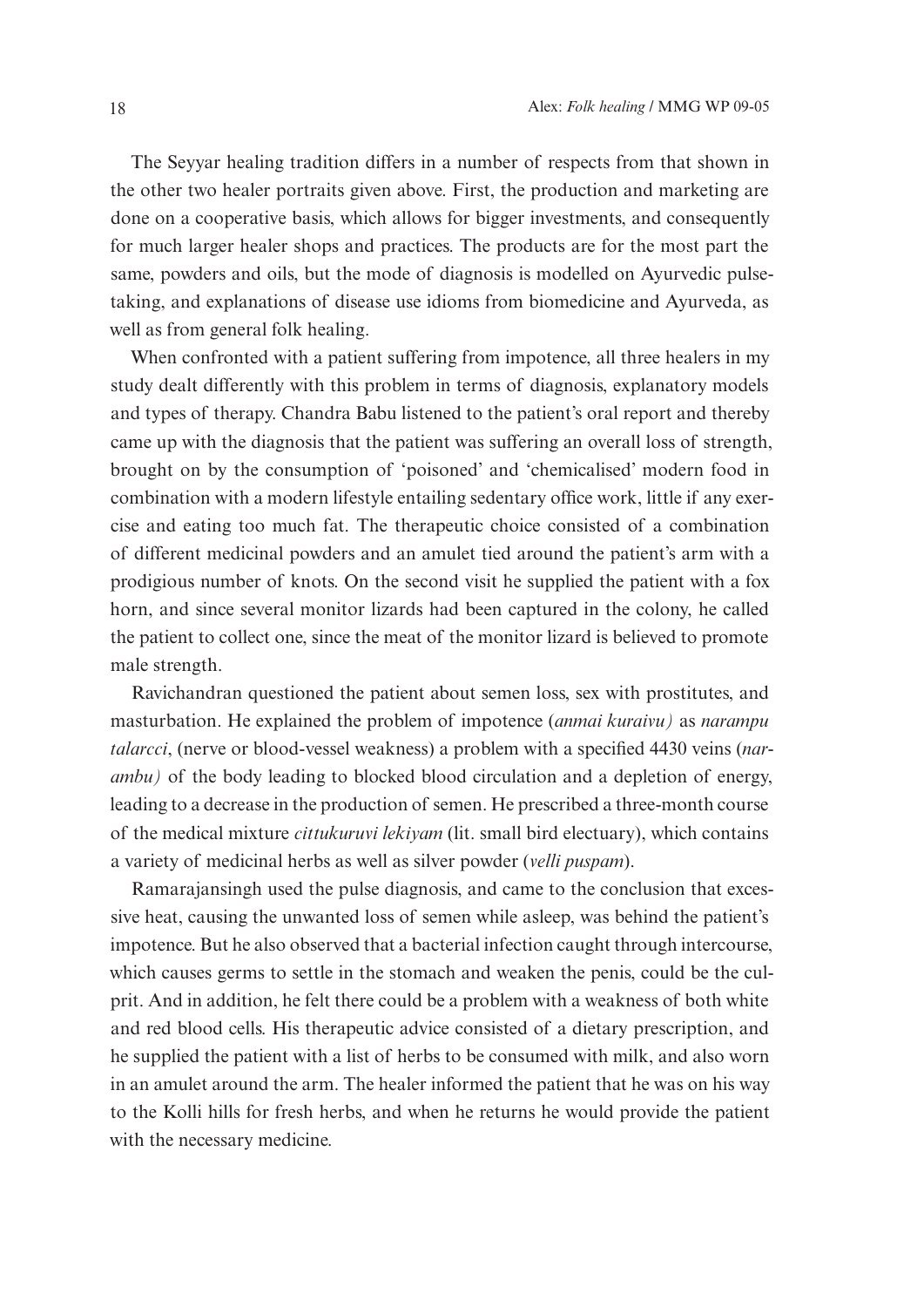To sum up, the basic inventory of all these three Narikuravar healers contains a variety of *tailams*, medicinal powders and electuaries, many of which are standard folk medicines, such as *atti maturam*, liquorice (glycyrrhiza glabra), *vacampu* (acorus calamus), or *itampuri-valampuri* (helicteric isora). Beyond these, supply depends very much on demand. Some healers make use of oracles, fortune telling and palm reading, some sell the rare fox horn, others provide monitor lizard meat or fat. Where healers who tour the countryside are confronted with a great variety of diseases, in town the patients come to be treated mainly for impotence and childlessness.

There is a notably wide diversity of marketing strategies, models used to explain cause of illness, diagnostic processes, and the patient base. Colonies and families have been developing their own traditions and practices, extended their expertise, and incorporated elements from other kinds of healing practice.

A relationship to the mountains, knowledge of plants and animals, the professional hunting of birds and other prey, and the many generations old tradition of healing is often woven into healer/patient conversations, when telling about the places where they sell medicine, where they buy the ingredients or in the names of specific medicines such as 'small bird electuary'. Their medicine is just natural and centuries old, thus it might not be as fast and effective as "English medicine"; but it is free of side-effects, and appropriate for the Tamil people, because it comes from Tamil soil. This emphasis on the forest and its products is also apparent in the wooden designs used to decorate the healer practices in town.

Through their appearance and self representation Narikuravar healers embody a charismatic male strength that often makes the Tamil patient feel and seem weak by comparison. They make a point of emphasising their male potency, their vigour, and the numerous children they have fathered. In healing encounters the healers generally wear a *lungi*, a turban, and necklaces, or a tiger skin, and he takes pride in showing his tatooed chests. All the healers I encountered displayed not a hint of subservience, rather stressing the unquestionable trustworthiness of their business.

#### IV. Conclusion

In this paper I have discussed the interplay of historically created images and representations of the Narikuravar with their present day healing practice. The Narikuravar have to market and defend their medical practices within the plural medical landscape of India; the popularity of their form of folk healing is of course part of a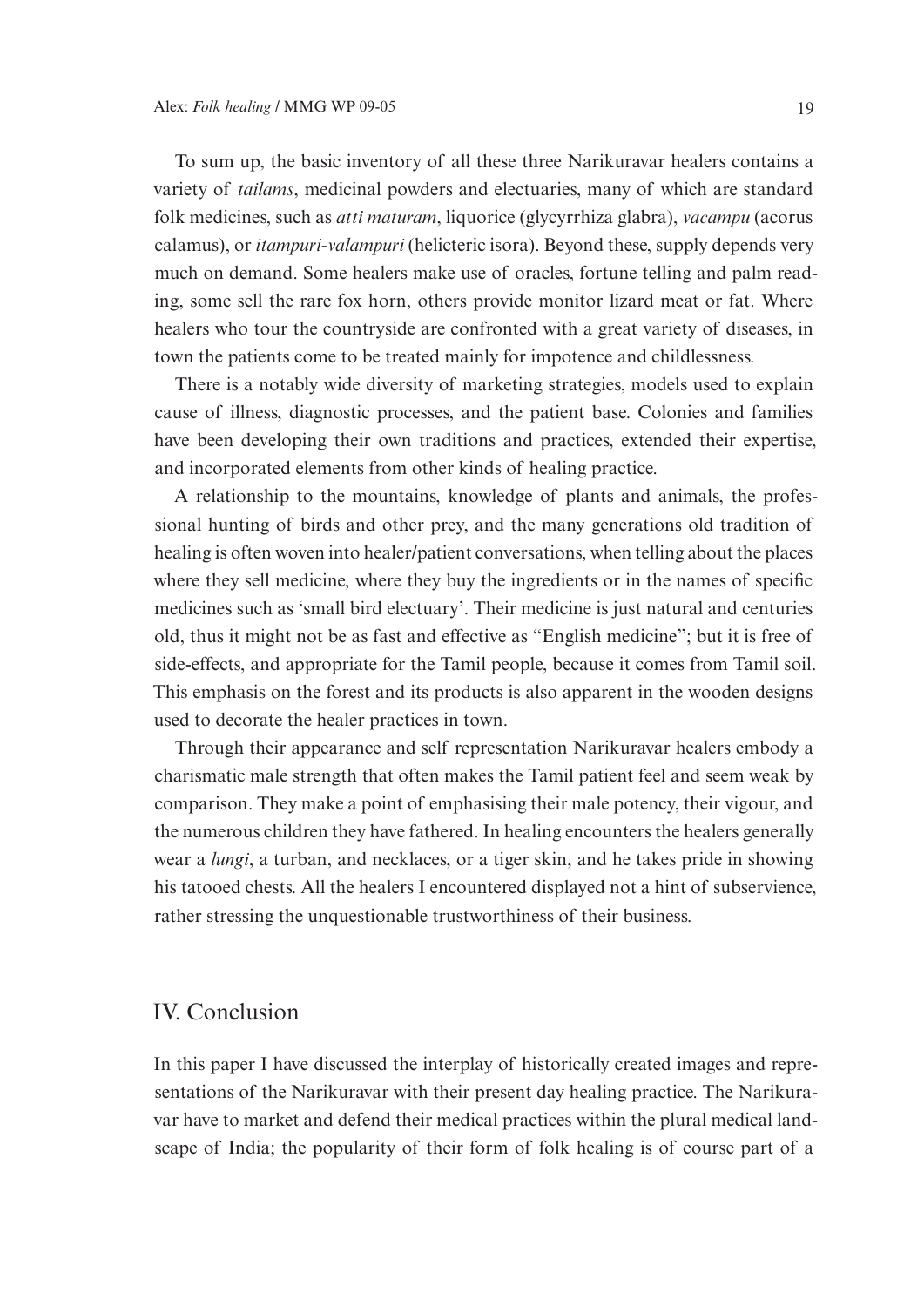wider process of the revival of indigenous medicines (Langford 2002, Weiss 2009 Wujastyk and Smith 2008), but I would nonetheless argue that the role and place of the Narikuravar healer in this process is a special one. Medical pluralism is interlinked with the politics of cultural identity; representations from the field of health and medicine are constructed by, and at the same time feed into, the areas of politics, economics and ideology. Thus, medical dialogue is one of the arenas where ethnic groups negotiate the significance and content of ethnic identity and affiliation and subsequently of interethnic relations.

The Narikuravar have been made subject to a number of programmes and policies, but despite the efforts of diverse religious missionaries, as well as development officers, they have not taken to conversion, and unlike many of the neighbouring communities, the majority of them have not jumped on the bandwagon of 'classmobility' through education, middle class jobs, and the shedding of 'tribal' features. Quite to the contrary, subject to limited changes, they are still sticking to their rituals and religious concepts, as well as to their professional specialisations, thereby adapting to circumstances, such as new business opportunities and structures, and registering as traditional healers so that they can open practices. Instead of getting rid of or concealing their cultural and social distinctiveness, they transfer it as a kind of cultural capital, by emphasizing and developing the images that have been historically used to describe their qualities and skills, as well as their relations with their neighbours. This also calls into play a discourse between 'the folk' and 'the classical' and 'the modern' and 'the traditional', and even though one could argue that historically the Narikuravar are relatively recent arrivals in the Tamil land, they have nonetheless become symbolic of 'the traditional'. Narikuravar medical practice constitutes a counter-draft to the detriments of modernity, the 'backwardness' of those Narikuravar who resist schooling, hygiene, and population control policies becomes in this context a strength. Whereas in most other everyday encounters the Narikuravar have to put up with stigmatisation and humiliation from their neighbours, who consider them inferior in all sorts of ways, in the medical encounter, the Narikuravar is in possession of a secret knowledge, and thereby in control and 'superior'. The Narikuravar use images, representations, and roles recognizable and comprehensible to their counterparts, a strategy they have learned over hundreds of years.

They see this as part of an overall interaction with their Tamil neighbours, keeping concealed their true way of life, and instead offering the image they want to see, thereby resisting objectification by the dominant groups around them. For the non-Narikuravar, different rules apply, their morals are considered as clearly inferior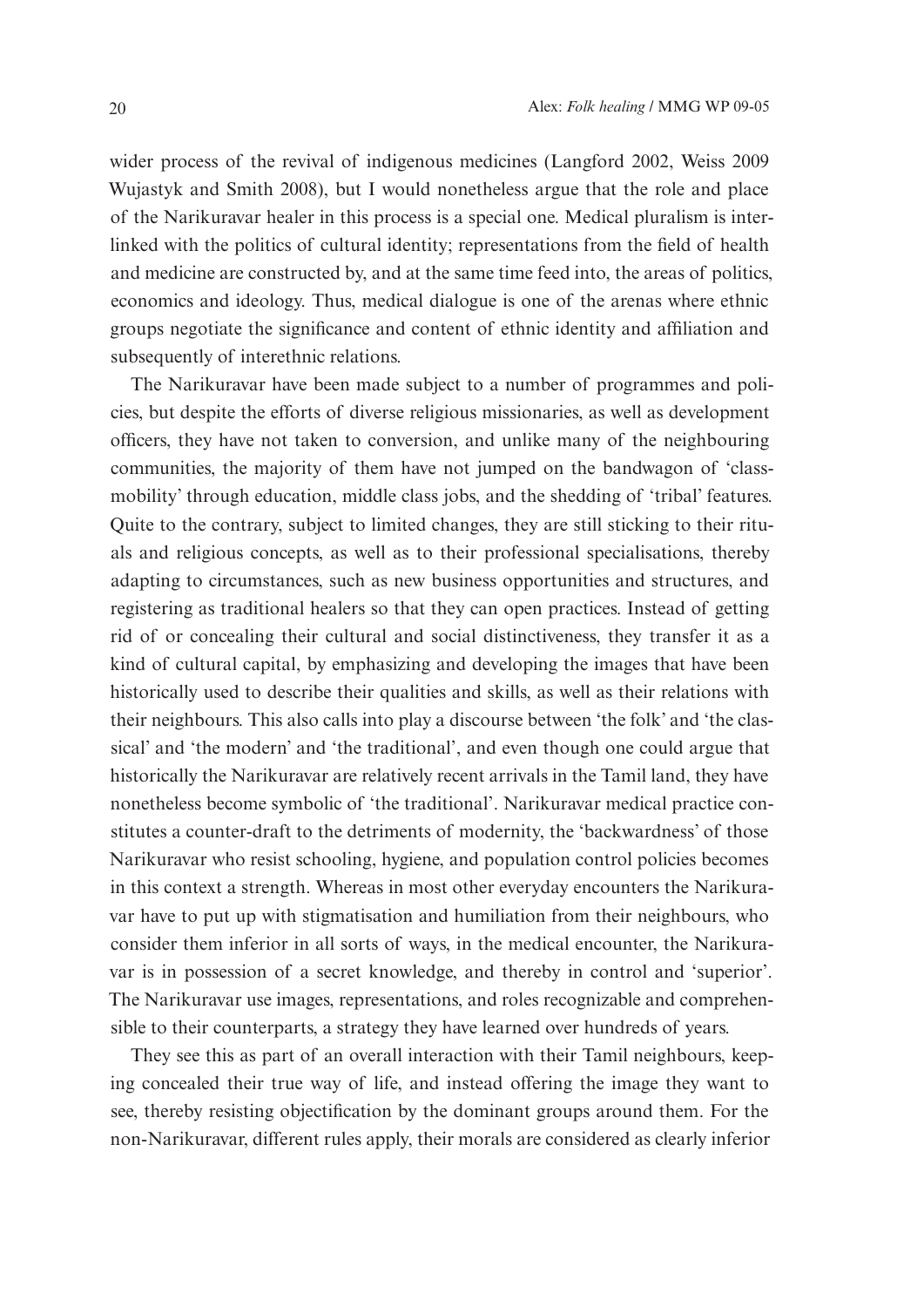to the Narikuravar way of life, and they are seen as not to be trusted. Narikuravar must use their own strategies when dealing with them, and in these encounters they become quasi-actors who respond to the expectations of the outside world with deliberately 'skewed' roles. The Narikuravar also pursue a quest for identity, in this case a "tribal" identity, on a different social level in their efforts to gain the recognition of a Scheduled Tribe by the Indian Central government, a recognition which would guarantee them schemes of financial support and many other state distributed benefits. In this quest the historical representations described above are taken up and refined, in order to prove a truly tribal status.

In medical encounters, historically derived images and representations are reenacted, and through reference to them authority and knowledge are asserted. This is not to say that their medicine is inefficient or a form of quackery, or that there is no 'real' knowledge involved. On the contrary, patients praise the knowledge and healing abilities of the Narikuravar healers, and many of the herbs etc. used in the 'materia medica' are widely acknowledged for their efficacy. Parts of this medical inventory are based on their traditional healing techniques, and many of the recipes form part of an epistemological grid of Tamil medical lore<sup>3</sup> (Sujatha 2003, 2007). Whilst some of the Narikuravar medicines derive solely from native knowledge, others are borrowed or invented. For the Narikuravar this is not a contradiction, because the question of authenticity does not arise. They know how to heal, and they do the best for their patients, who are on the whole satisfied with the treatment they receive. The fact that even in the matter of their own health they hold different ideas and use different health promoting strategies is consistent with the idea that for Narikuravar and non-Narikuravar different rules apply, morally as well as physically. From his perspective there is no doubt that the Narikuravar is in both aspects superior. Whereas for the patient the Narikuravar healer is a link to the romantic past and to the lost powers of nature, the healer sees in the patient first and foremost a welcome source of income. Rather than subject to the representations and images discussed, he deploys them in such a way as to perpetuate in his counterpart the illusion that he is in control, whereas in fact he reverses the hierarchy and subordinates the patient physically and morally.

<sup>3</sup> Sujatha uses the term 'medical lore' to describe "the medical knowledge of the village folk", which exists "throughout the country", and which shows "variations in its content from region to region, yet there are some ontological and epistemological similarities among them". (Sujatha 2003: 31)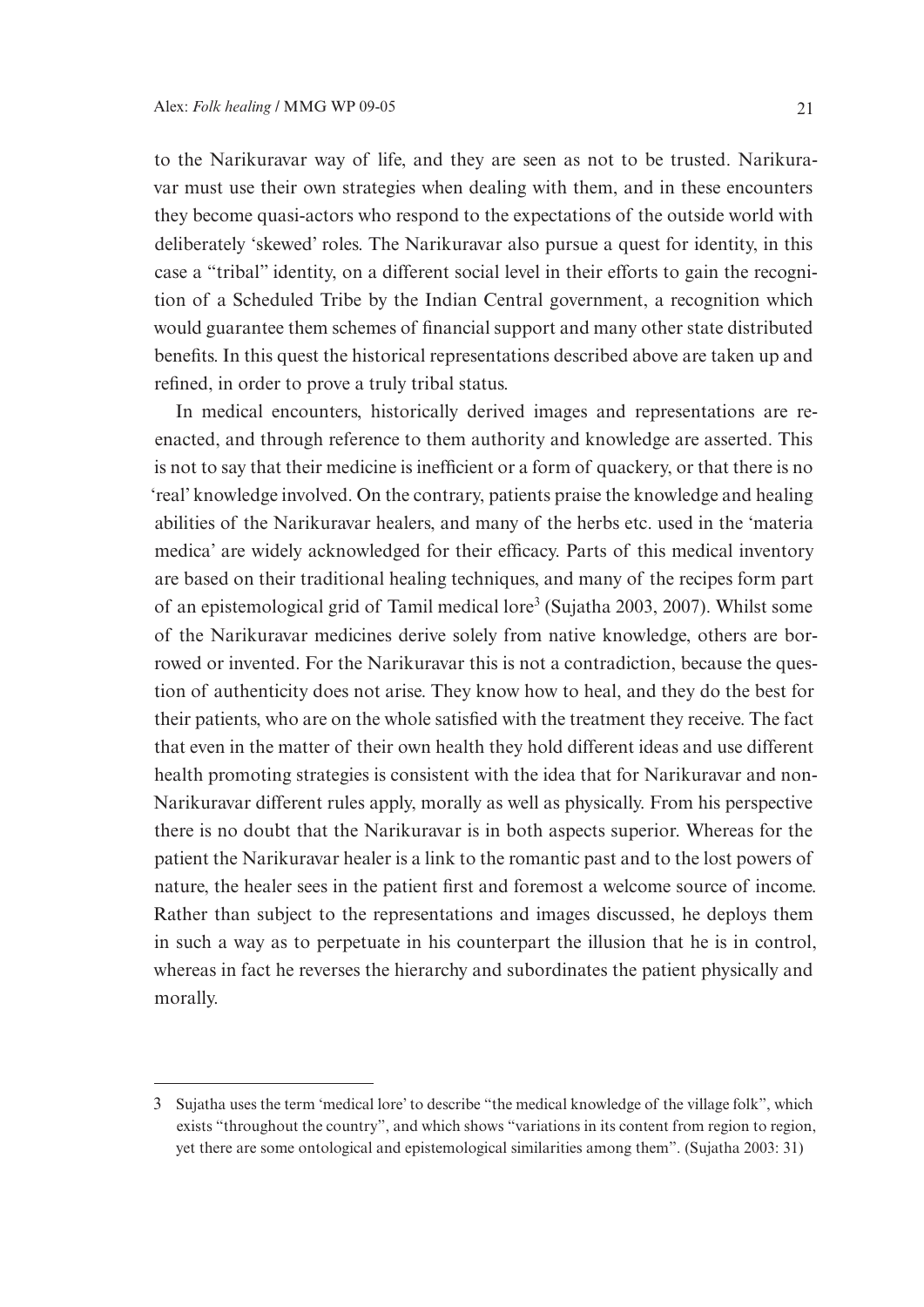### Bibliography

- Alter, J. S. (2005) Introduction: The Politics of Culture and Medicine. In J. S. Alter (Ed..), *Asian Medicine and Globalization*. Philadelphia: University of Pennsylvania Press, pp. 1–20.
- Bode, Maarten (2006) Taking Traditional Knowledge to the Market: The Commoditization of Indian Medicine in *Anthropology & Medicine* Vol. 13, No. 3.
- Buck, David (2004) *Melagaram Tirikutarasakppa Kavirayar: A Kuravanji in Kutralam*, Institute of Asian Studies: Chennai.
- Connor, Linda H. and G. Samuel eds. (2001) *Healing Powers and Modernities. Traditional Medicine, Shamanism, and science in Asian Societies*. London: Bergin and Garvey.
- Crandon, Libbet (1986) Medical Dialogue and the Political Economy of Medical Pluralism: A Case from Rural Highland Bolivia in *American Ethnologist*, Vol. 13, No. 3.
- Crandon-Malamud, Libbet (1991) *From the Fat of our Souls. Social Change, Political Process, and Medical Pluralism in Bolivia*. Berkeley: University of California Press.
- Daniel, Valentine (1987) *Fluid Signs*. Berkeley: University of California Press.
- Langford, Jean M. (2002) *Fluent Bodies*. Durham: Duke University Press.
- Muilwijk, M. (1996) *The Divine Kura Tribe. Kuravanci and other Prabandhans*. Groningen: Egbert Forsten.
- Majumder, Amlan (2006) Utilisation of Health Care in North Bengal: A Qualitative Study on Preference for a Care with Respect to Type of Facility and System of Medicine in *Anthropologist, 8(1): 33–41*
- Nichter, Mark (2001) The Political Ecology of Health in India, Indigestion as sign and symptom of Defective Modernisation, in Connor, Linda H. and G. Samuel eds. (2001) *Healing Powers and Modernities. Traditional Medicine, Shamanism, and science in Asian Societies*. London: Bergin and Garvey.
- Nisula, Tapio (2006) In the Presence of Biomedicine Ayurveda, Medical Integration and Health Seeking in Mysore, South India in *Anthropology & Medicine* Vol. 13, No. 3, pp. 207– 224.
- Petersen, Indira (2008) The drama of the Kuravar fortune teller: land, landscape and social relations in an Eighteenth century Tamil genre in Selby, Martha and Indira Petersen eds. (2008) *Tamil Geographies: Cultural Constructions of Space and Place in South India,* New York: SUNY Press.
- Selby, Martha Ann (2008) Dialogues of space, desire and gender in Tamil Cankam poetry in Selby, Martha and Indira Petersen eds. (2008) *Tamil Geographies: Cultural Constructions of Space and Place in South India,* New York: SUNY Press.
- Snodgrass, Jeffrey G. (2004) The Future Is Not Ours To See: Puppetry and Modernity in Rajasthan in *Ethnos*, 69:1.
- Snodgrass, Jeffrey G. (2006) *Casting Kings. Bards and Indian Modernity*. Oxford: OUP.
- Sujatha, V (2009) The Patient as a Knower: Principle and practice in Siddha medicine in *Economic & Political Weekly* Vol xliv no 16.
- Sujatha, V (2003): *Health by the People. Sociology of Medical Lore*. New Delhi: Rawat Publications.
- Thurston, E. (1909) *Castes and Tribes of Southern India*, Vol.7. Madras.
- Tirodkar, Manasi (2008) Cultural Loss and Remembrance in Contemporary Ayurvedic Practice, in Wujastyk, Dagmar and Frederick Smith, eds. (2008) *Modern and Global Ayurveda. Pluralism and Paradigms*. New York: SUNY.